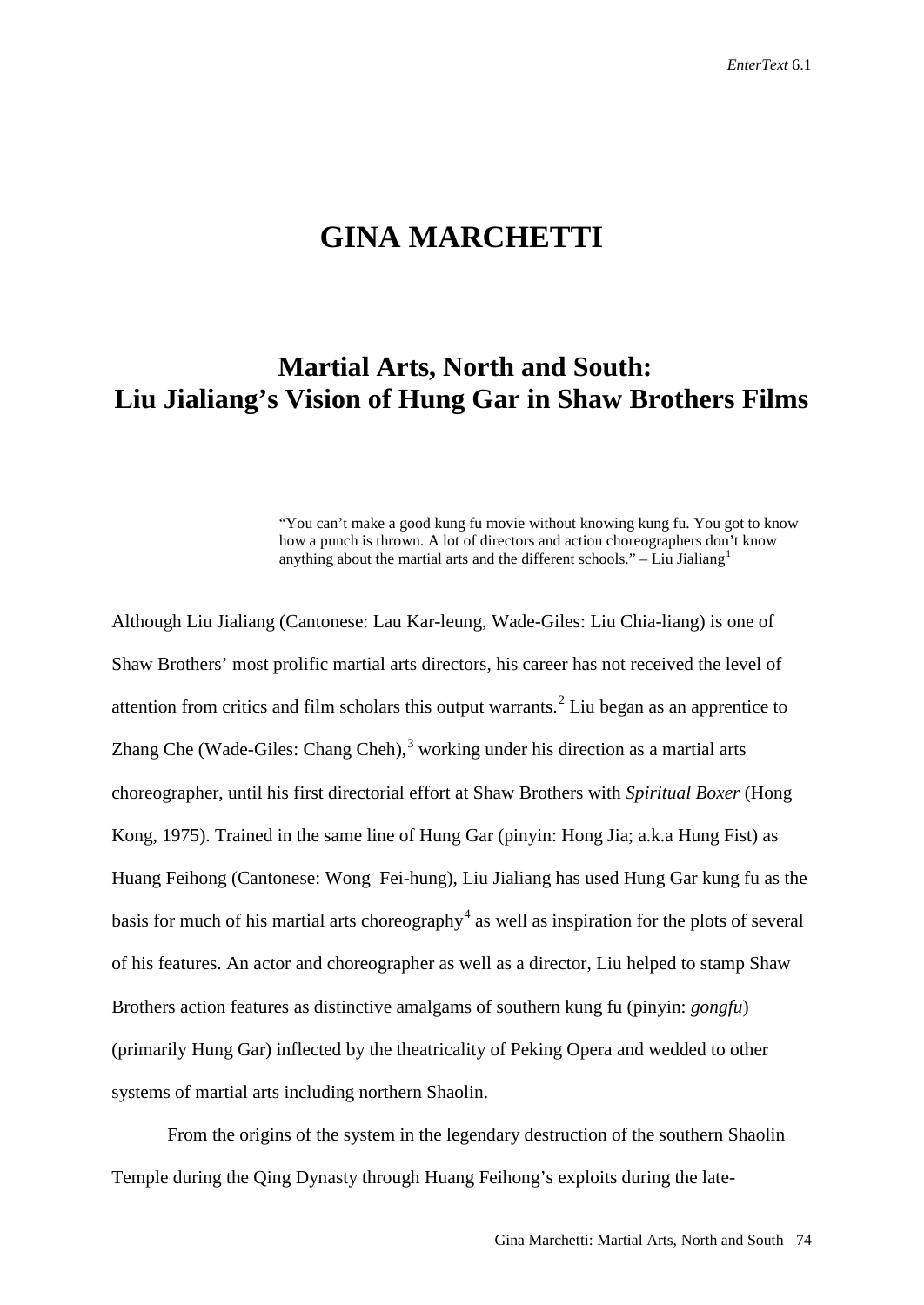Qing/early Republican period and contemporary renderings of Hung Gar in Hong Kong and within the Chinese diaspora, the story of Hung Gar, under Liu's direction, becomes an allegory of Chinese history seen through the lens of Hong Kong cinema.<sup>[5](#page-36-0)</sup> Hung Gar speaks to dynastic changes, cataclysmic political forces, resistance to authority, radical reorganisations of hierarchies based on class, region, and gender, as well as other factors that had as much to do with Hong Kong, the People's Republic of China, Taiwan, and the Chinese diaspora, as with the specifics of a kung fu system or the occult history of the martial arts. Liu's films address a time of change, uncertainty, and possibility for the global Chinese, and Hung Gar becomes the instrument to discuss tensions between China and the diaspora, the North and South, the profane and the religious, the established authority of the state and the justified rebellion of the citizenry, the world of the outlaw/folk traditions and the domain of the government/official culture, the domestic/female and the public/male, etc. Blending Shaw Brothers' pan-Chinese style, use of Mandarin, and studio personnel with Liu's immersion in a specifically southern, Pearl River Delta-developed traditional art form, these films address an audience that may be moving between, within, or around various formulations of Chinese ethnicity, language, and national identity. The encounter often becomes violent, and kung fu the medium for its angry expression.

Beginning with his work as martial arts choreographer, Liu has been drawn to stories involving Hung Gar history, particularly those concerned with the system's roots in the Shaolin Temple. Four of Liu Jialiang's Shaw Brothers films highlight different periods in the history of Hung Gar, the Shaw Brothers studio, and popular Chinese-language cinema. *Executioners from Shaolin* (Hong Kong, 1977) deals with the family melodrama/ romance at the root of Hung Gar's origins. *Challenge of the Masters* (Hong Kong, 1976) takes up Huang Feihong's career as an apprentice practitioner, and *Martial Club* (Hong Kong, 1981)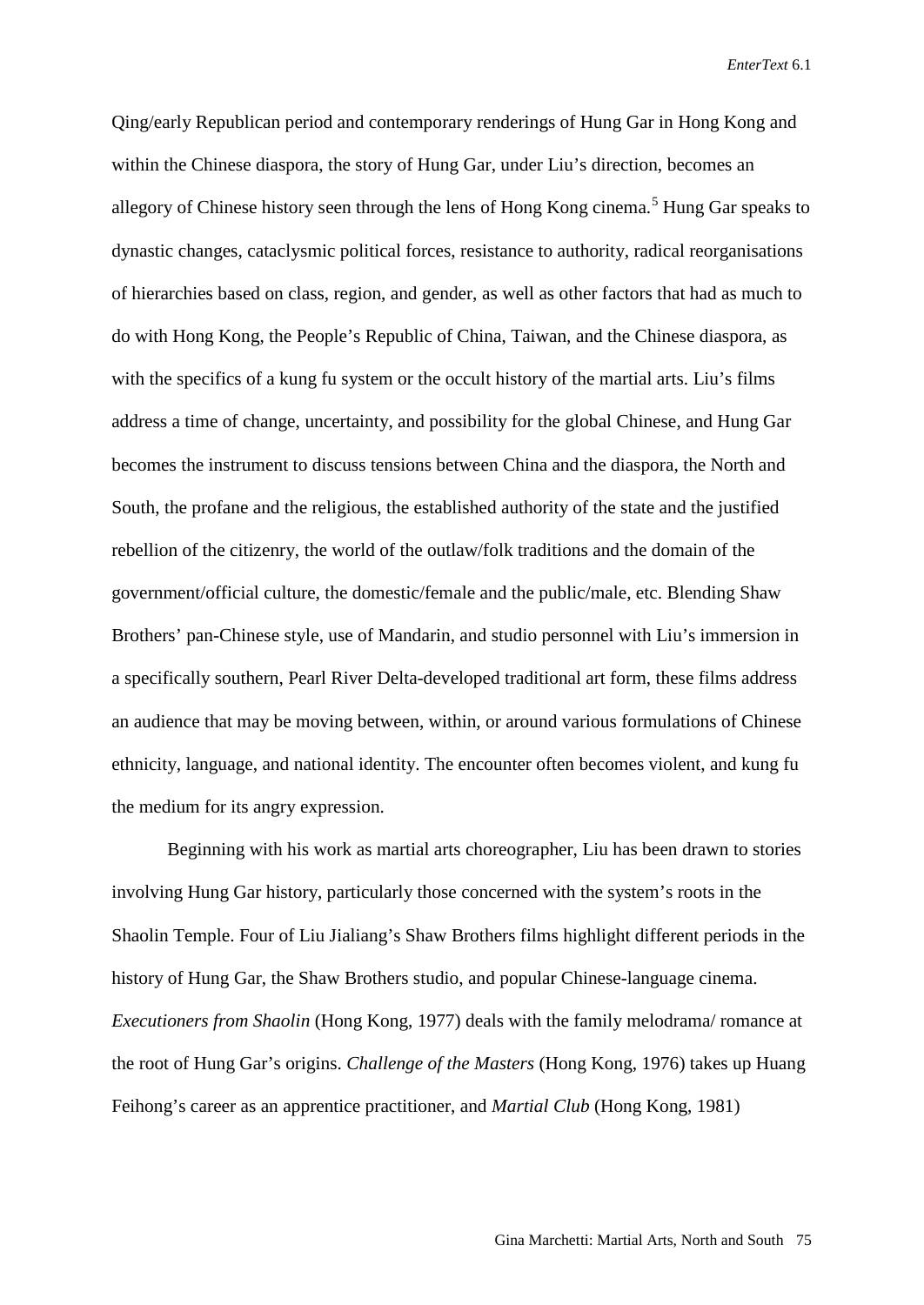continues Huang's development as a young martial artist. *The Lady is the Boss* (Hong Kong, 1983) brings Hung Gar into the 1980s with a cross-cultural story of the Chinese diaspora.

In the wake of Bruce Lee and the rise of Golden Harvest as a major rival to Shaw Brothers' hegemony within Greater China, Liu's oeuvre speaks to a new world through the idiom of international action still framed by an earlier era, dominated by the "swordplay"/ *wu xia pian*. Although Liu helped to initiate a new period in Chinese transnational coproductions after China began to open its borders with films like *The Martial Arts of Shaolin* (China/Hong Kong, 1986), his career declined when Shaw Brothers moved away from feature production. In fact, *The Martial Arts of Shaolin* (a.k.a. *Northern and Southern Shaolin*), with Jet Li, was the studio's swan song. Liu returned to Shaw Brothers to do *Drunken Monkey* (Hong Kong, 2002), starring Jackie Wu Jing, which did little to revive the studio as a major film producer. Although Liu Jialiang did make other films about Hung Gar (specifically, those featuring Huang Feihong, *Drunken Master II* and *III*, both Hong Kong, 1994), neither involved the Shaw studios. This study explores the way in which Liu interpreted Hung Gar during his tenure at Shaw Brothers, and how Liu's Hung Gar films reflect a specific period within Hong Kong film history.

#### **Hung Gar as Metaphor**

Of the various forms of southern Shaolin martial arts, Hung Gar has probably had the most enduring impact on Hong Kong martial arts cinema.<sup>[6](#page-36-1)</sup> Although few stars, stuntmen, or martial arts choreographers have mastered the system, most have a passing familiarity with it. Hung Gar was popularised in Hong Kong by the flamboyant Lam Sai-Wing/Lin Shi-rong (1861-1942), portrayed by many stars in the cinema, but most memorably by Sammo Hung in *The Magnificent Butcher* (Yuen Wo-ping, Hong Kong, 1979). Lam helped to spread the legend of his master Huang Feihong (1846-1925), and Huang, Lam, and Hung Gar were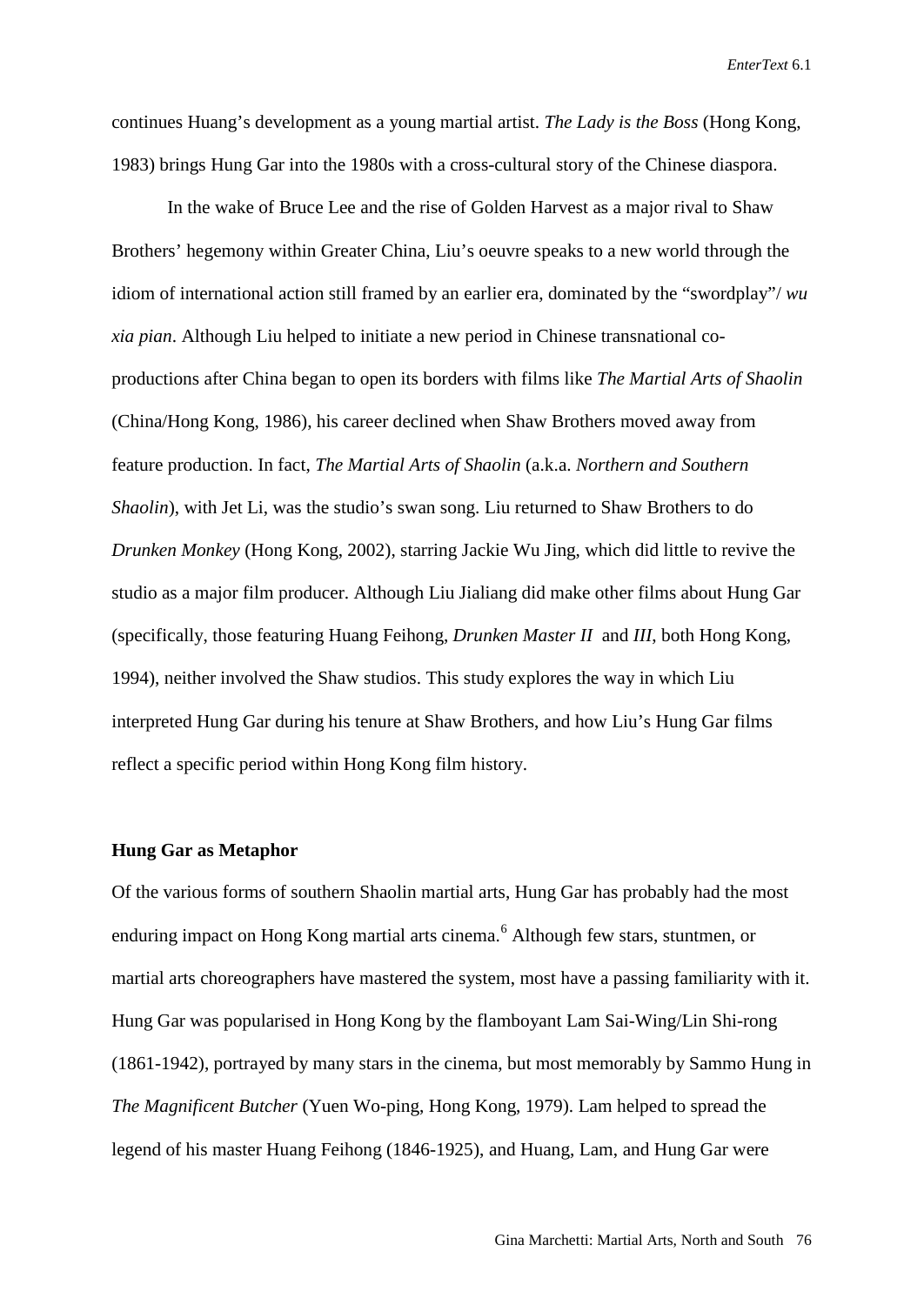already part of the popular consciousness when Kwan Tak-Hing (pinyin: Guan Dexing) began to play Huang Feihong in films beginning in 1949.<sup>[7](#page-36-2)</sup> Hung Gar, then, has two aspects one as a traditional martial arts system and the other as an element of popular culture. Throughout the system's history, the two have been intertwined in ways that made the system particularly amenable to public performance and popular entertainment.

Since the times of its founder, Hong Xiguan (Wade-Giles: Hung Hsi-kuan), the titular hero of *Hong Xiguan* (a.k.a. *Executioners from Shaolin*), until the end of Manchu rule, the system has depended for its survival on a balancing act between active recruitment of new members and hiding from Qing authorities. Dedicated to overthrowing the non-Han Qing Dynasty and restoring the Ming Dynasty, Hung Gar traces its history back to the same point in time as do the triads and a number of other secret societies dedicated to anti-Manchu (and, often, other illegal) activities.[8](#page-36-3) As *Executioners from Shaolin* indicates, the Hung Gar practitioners intermingled with opera troupes travelling around southern China on what were known as "red boats," Chinese junks plying the Pearl River Delta area used by itinerant acting companies. Since the Chinese opera repertoire includes stories based on military exploits, covering martial arts skill with theatrical bravura allowed for the system to spread theoretically, training an army to combat Manchu rule, while allowing the rebels to eke out a marginal livelihood on stage. Although the oral history of the system indicates a lineage based on Shaolin martial arts with a literal "marriage" of Hong Xiguan's tiger expertise with his wife Yong Chun/Wing Chun's<sup>[9](#page-36-4)</sup> crane training to create Hung Gar ("gar"/*jia* means "family"), the actual development of Hung Gar is probably more eclectic—incorporating anything that "worked" (i.e., either for combat or theatrical display) into the system.

Even after the system became more settled in Guangdong (far from the imperial court), Hung Gar retained many of its theatrical elements—including a reputation for dramatic lion dancing, a staple of folk ritual used to celebrate the Lunar New Year, bless new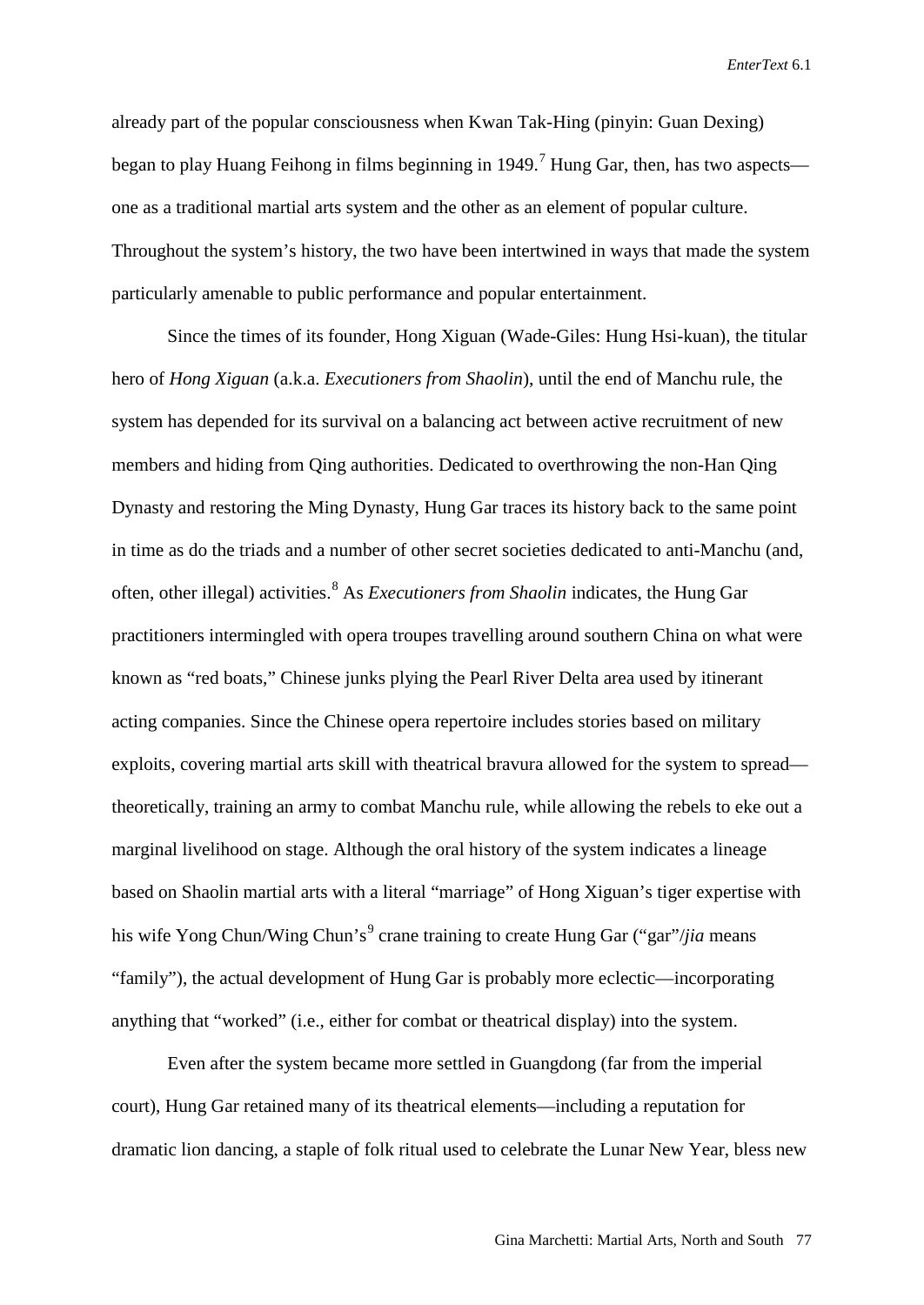enterprises, and keep martial arts students in top shape without engaging in actual combat. In addition to one-person shadow boxing forms, Hung Gar is also known for elaborate twoperson sets. These sets, similar to their less bellicose opera cousins, allow for the basic elements of the system to be displayed publicly to entice new recruits while still veiling the martial (and implicitly rebellious) nature of the art from the authorities.

The late Qing/early Republican period that Huang Feihong represents was a time of momentous political change, colonial incursion, social upheaval, and cultural transformation. As it had since its break from its religious roots in Buddhism, Hung Gar survived at the social margins, providing essential services. Hung Gar was associated with revolutionaries as well as triads (who were very often one and the same), operating as a putative militia, policing the province unofficially, attempting to maintain traditional Chinese culture at the height of colonial empire, dispensing medical care, and providing military schooling. Huang's Po Chi Lam (pinyin: Bao Zhi Lin), was a combination of medical dispensary, clinic, and kung fu *wu guan* (martial institute or "club"), founded by his father Huang Qiying (Wade-Giles: Wong Kei-ying), also a Hung Gar master and one of the famous Ten Tigers of Canton. As its success in Hong Kong indicates, Hung Gar also spread with the Chinese diaspora. With a tendency to be a little "looser" in its criteria for recruits than other systems, Hung Gar not only welcomed strong young men of the working and middle classes, but also women (including, of course, Huang Feihong's last wife who popularised the system and perpetuated her husband's legend long after his death).

Visible, but occult, open, but very difficult to master, traditional, but revolutionary, Hung Gar spread as both a martial arts system and as a popular representation of the contradictions rocking China. In 1949, Kwan Tak-hing as Huang Feihong emerged on screen in colonial Hong Kong the same year that Mao Zedong established the People's Republic across the border, and Kwan's Huang belongs somewhere between Mao's socialist realist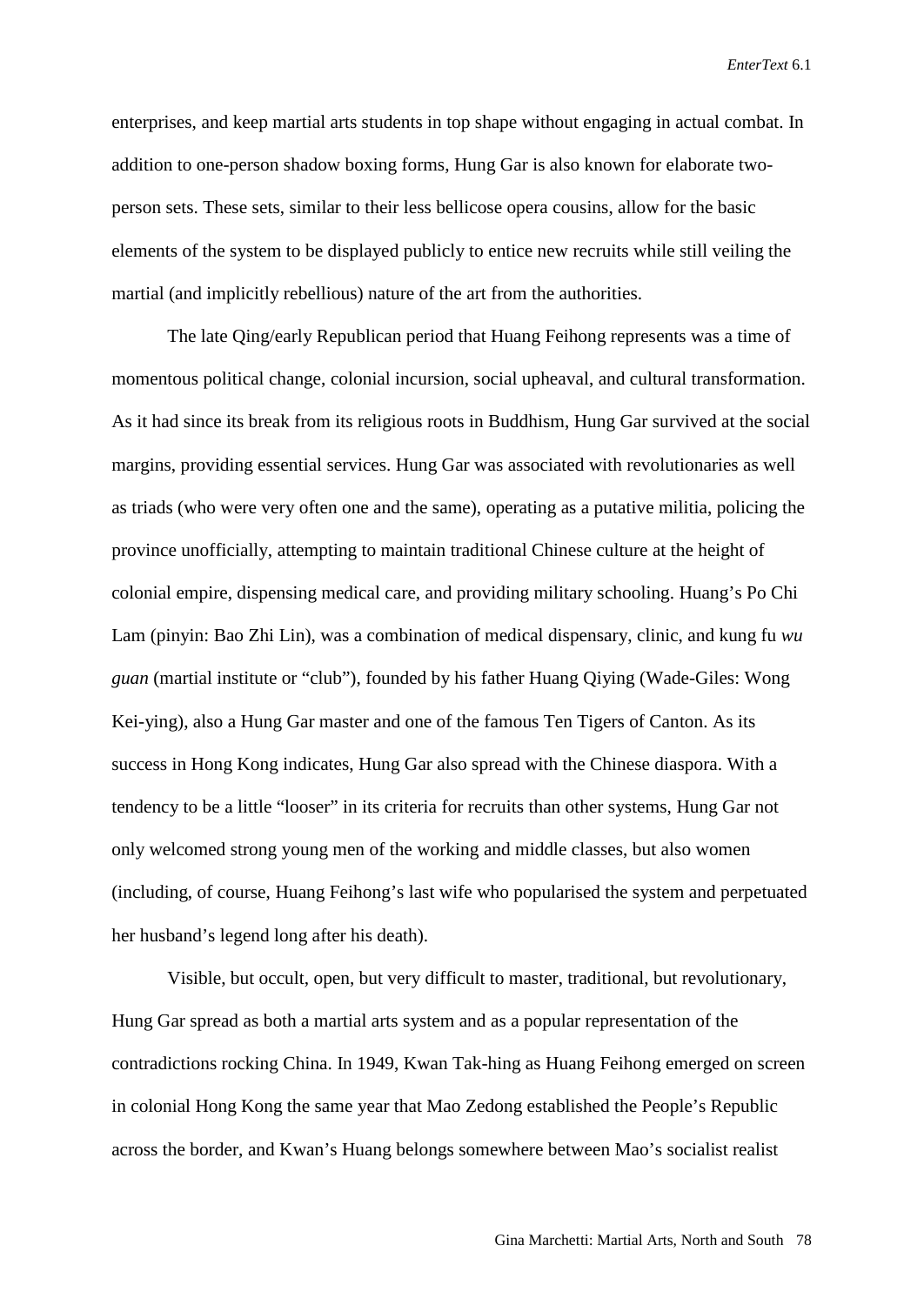model soldiers and Chiang Kai-shek's nationalist military heroes. Although Kwan's Huang operated "Under the General's Orders" as indicated by the theme song with which he became so inextricably linked, he continued to negotiate the *jianghu*—that public realm of "rivers and lakes" in which criminal triads, bandits, knights-errant, and kung fu masters operate somewhere at the contested edges of official governments, anti-government forces, clan associations, and the criminal underworld.<sup>[10](#page-36-5)</sup> Circulating in Hong Kong and within Greater China, Hung Gar films took up the system as a metaphor for this negotiation of momentous social change.

#### **Liu Jialiang, Hung Gar, and Shaw Brothers**

For Liu Jialiang, the "gar" or "family" in Hung Gar, which is the same word as the middle character of his name "chia"/"jia," takes on multiple and complex meanings in his film oeuvre. As Roger Garcia notes,

The family is the nexus of all Liu's work. Martial arts is a family of styles, related like brothers or distant cousins but essentially springing from the same source, the Shaolin Monastery. In the same way, kung fu schools are also family units where all pupils are like brothers presided over by the paternalistic master. Furthermore, History is also like a family, a diversity of interrelated facts constantly giving birth to 'new' reproductions of itself. The cinema is also a family, from the corporate status and identity of Shaw Brothers, through the genre of the martial arts film, to Liu's use of his brother Liu Chia-Jung and his mother's godson, Liu Chia-Hui, in his films. In addition, what appears on the screen is a family of recurrent images, important figures in the family ancestry—Hong Xiguan, Lu Acai. Underlying all of this is the concept of China as a large family and it is within this parameter that Liu can synthesize all the different elements—History, personal experience, national identity, martial arts style, legend—to form a narrative of Being.<sup>1</sup>

Like most southern systems of kung fu, Hung Gar relies on real and fictive family associations to maintain itself. The son of a Hung Gar master Liu Jialiang came to the system through actual family ties. His father Liu Zhan, a student of Lam Sai-Wing, also worked in the movie industry, often portraying his *shifu* Lam, and, as a child, Liu Jialiang worked with his father on the Huang Feihong series with Kwan Tak-hing. Several members of the Liu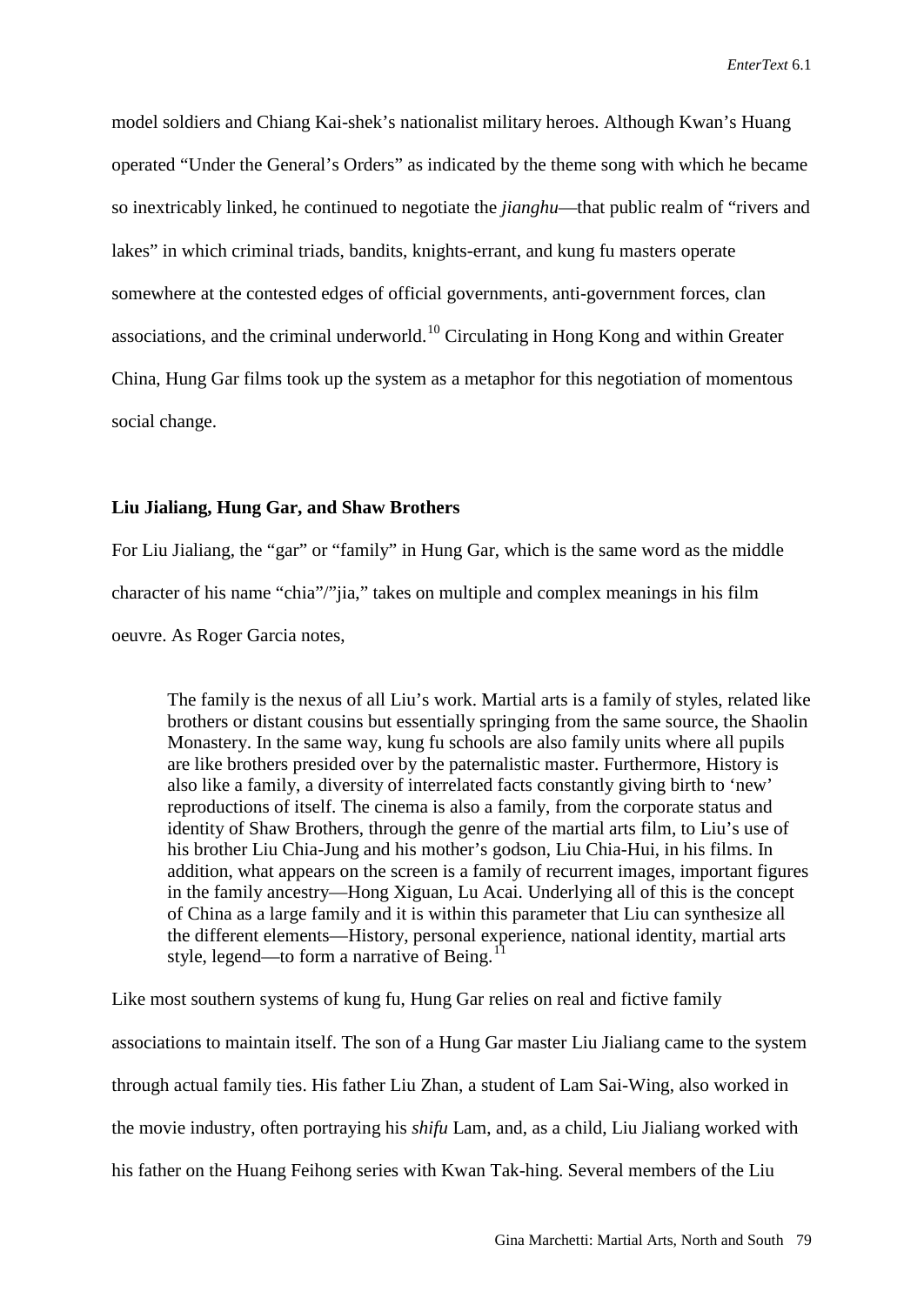family practiced Hung Gar and used their martial skills as choreographers, stunt doubles, and actors. However, Liu Jialiang's principal star and closest collaborator, Gordon Liu (Liu Jiahui), came to the system as an outsider without any blood ties to Liu Jialiang, was adopted by the Liu family, and used the name professionally. As Gordon Liu has stated and reiterated in a recent interview with Roger Garcia,  $12$  the stigma associated with practising the martial arts led him to hide his involvement with the Liu family and Hung Gar from his parents. In fact, he practised secretly, and only revealed his training when he began to work in the film industry—first doing stunts to help his "elder brother" Liu Jialiang and, eventually, taking up starring roles.

Outside established martial arts families, a stigma associated with martial arts seems to be fairly common and somewhat understandable. Kung fu involves demanding (sometimes physically debilitating) training, long hours (away from studies that may lead to a lucrative career), beating up others and getting beaten up oneself. Although Hung Gar offers discipline and fitness benefits, it also has an insistent link to the *jianghu*. The "Hung" in its name refers not only to its putative founder, but to the "Hung" used by the Ming emperors, which is the same "Hung" used by the Heaven and Earth triad societies in their rituals. The common history and persistent links (actual and imagined) between kung fu and triad enforcers cannot be shaken off easily.

All of this, however, makes Hung Gar a likely candidate for the cinema. Its flamboyance and theatricality, its patriotic associations, its ability to navigate between legitimate and underground society, its openness as well as its occult aspects, its popularity in Hong Kong, which emerged as the centre of Chinese-language commercial film production in the post-war era, all helped to promote this particular kung fu style on global screens. While most actors and most choreographers came from Chinese opera<sup>[13](#page-36-8)</sup> or other systems (or both),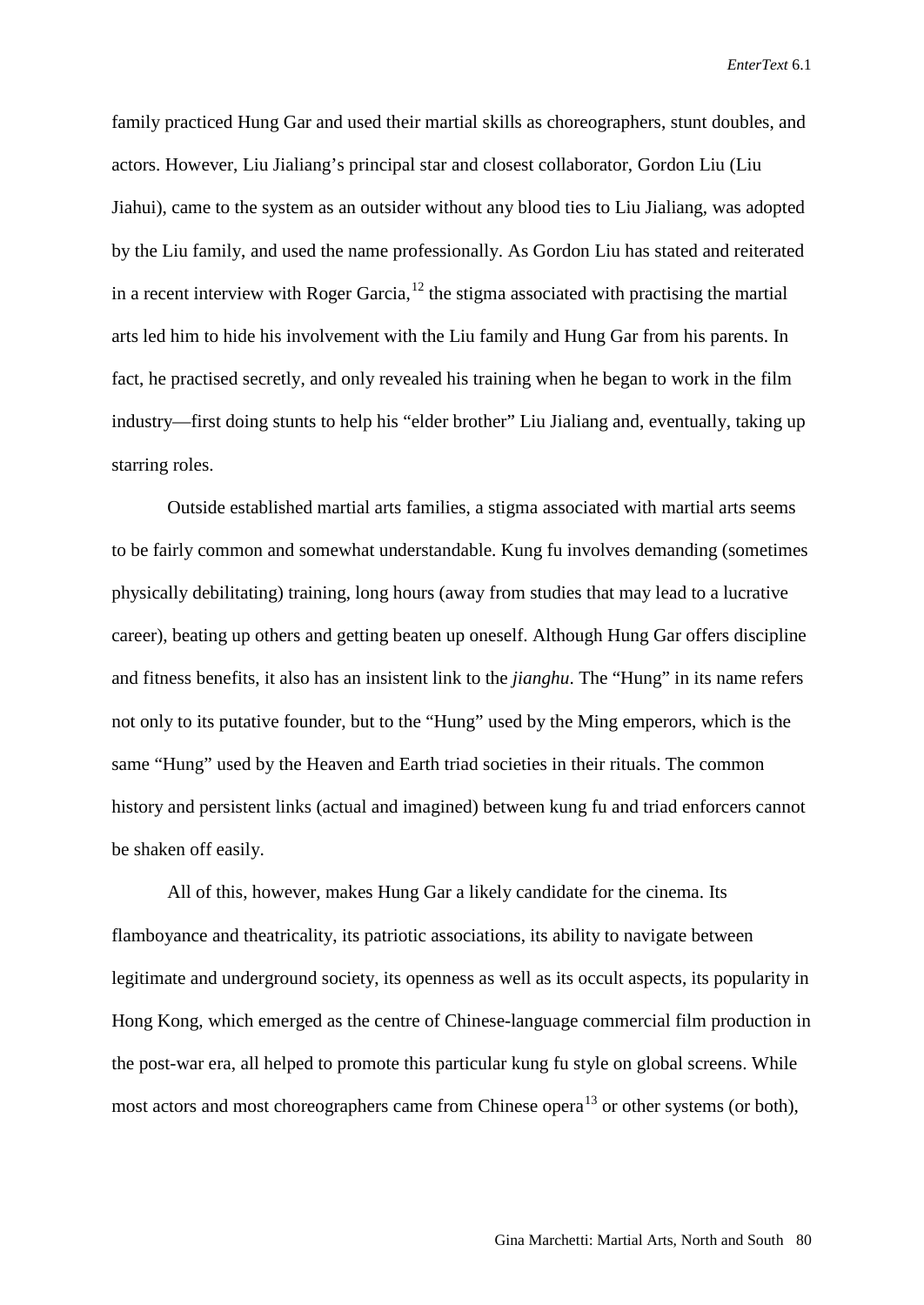the Liu family, particularly Liu Jialiang, made Hung Gar a fixture at Shaw Brothers, starting in 1965, and solidified its presence within the Hong Kong film industry.

Although Hung Gar has its roots in Fujian Province, its nineteenth- and twentiethcentury history marked it as distinctively Cantonese—in terms of folk culture, religious practices, and other traditions. With Kwan Tak-Hing's later Huang Feihong films in direct competition with Shaw Brothers' new style of *wuxia pian*, Shaw Brothers and Liu Jialiang had an opportunity to use Hung Gar as a bridge—a compromise between Cantonese culture and a Mandarin-speaking, exilic, Peking Opera-influenced previous generation of directors. As Leon Hunt points out, Shaw Brothers' Shaolin Temple films fit the bill perfectly:

The Shaolin films can be seen as a refinement of the kung fu film's dialogue with colonialism. Shaolin heroes like (Hong Xiguan) constitute a kind of diaspora, cast out of paradise by aliens who pose as 'Chinese' (anti-imperialism inflected by anti-Maoism). Moreover, the predominant southern focus suggests a revival of the genre's interest in the 'local' (manifested earlier in the Wong Fei-hung series). While the Shaw Brothers Shaolin films are located institutionally within Mandarin dialect cinema, culturally they anticipate the Cantonese emphasis of the 'new' Hong Kong cinema that emerged at the end of the 1970s.<sup>[14](#page-36-9)</sup>

Hong Kong, the film industry, and Greater China were all changing, and Hung Gar provided an idiom to talk about these changes—at least, indirectly.

In addition to an interest in this northern/southern dynamic, Liu's Shaw Brothers films have a distinctive authorial style and persistent themes. Although not the only director in world film history to include lengthy pre-credit sequences and ending freeze-frames, Liu does use both consistently as marks of his authorial vision. He also highlights particular aspects of the genre that unite his films—e.g., graphic depictions of training, privileging of forms and form work over actual combat, emphasis on women and domestic matters, a focus on tensions between the spiritual and the material world (nationalism, patriotism, revolution, religion, etc.), a questioning of the authority of the *shifu* (Cantonese: *sifu*) and the legitimacy of the master-pupil relationship, Confucian ethics in crisis, and, of course, a cinematic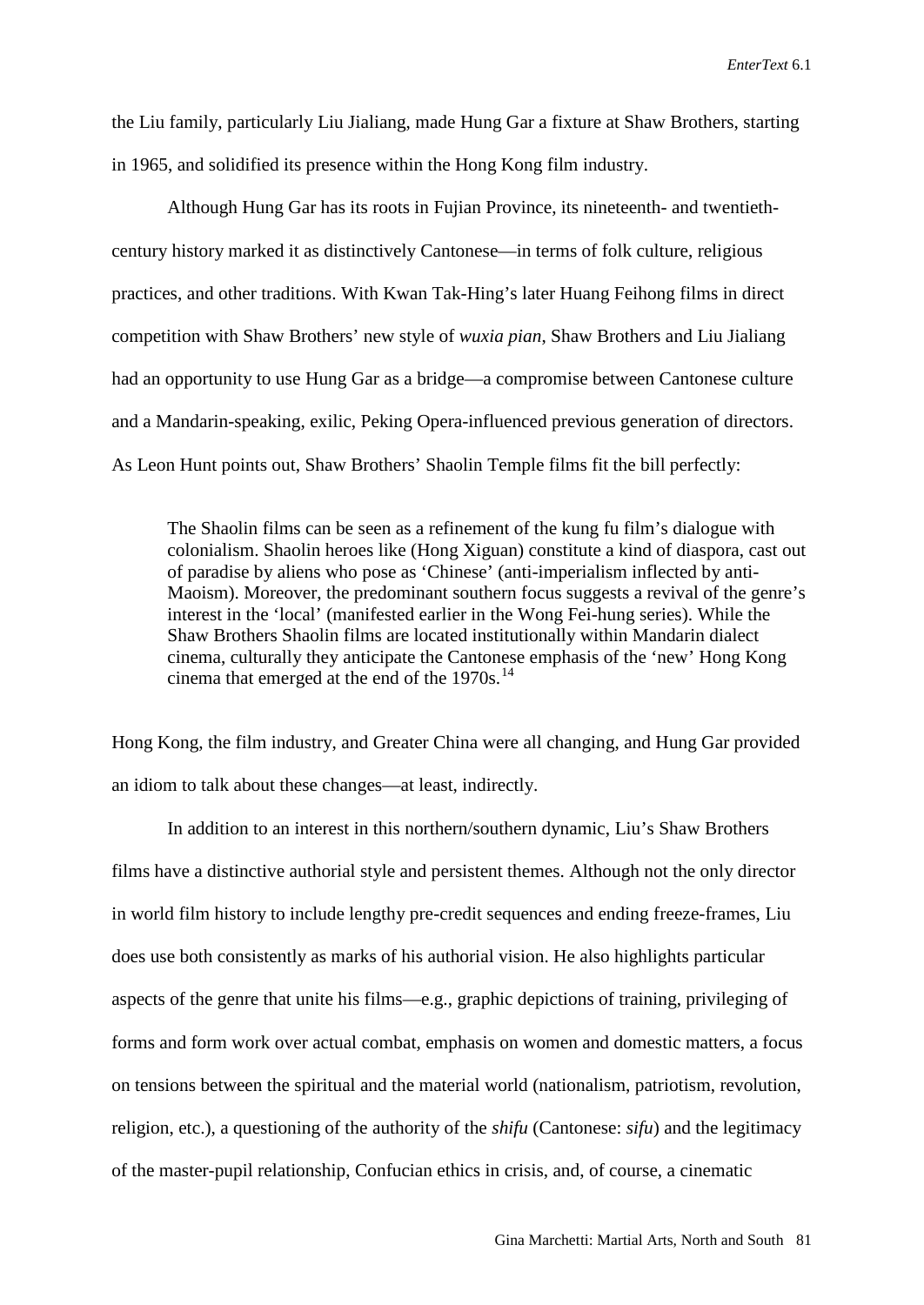rendering of Hung Gar oral history. Liu envisions Hung Gar for himself, for his actual and fictive family, for his kung fu community, for Hong Kong, the Cantonese viewer, the greater Chinese public, and, later, the international fan (e.g., people like Quentin Tarantino), and Liu's depiction of Hung Gar serves many purposes as a consequence. Liu makes Hung Gar speak to a new generation of filmgoers not as nostalgia for an imagined, shared past, but as a way of understanding a common present and possible future.

#### *Executioners from Shaolin* **(1977)**

Liu Jialiang would return again and again throughout his career to the origins of Hung Gar in the Shaolin Temple of Fujian (most notably as director with *The 36th Chamber of Shaolin*, Hong Kong, 1978).<sup>[15](#page-36-10)</sup> Although the very reality of the temple, let alone its burning, has been disputed, the temple's existence and destruction, the escape of a handful of monks, and, in some accounts their lay followers, have become important parts of the oral history,<sup>[16](#page-36-11)</sup> folklore, and ritual practices of many kung fu and triad societies. In the pre-credit sequence of *Executioners from Shaolin*, Zhi Shan (Lee Hai-shung) fights with Pai Mei (Lo Lieh). These two both hold prominent places in kung fu oral history as important figures in Hung Gar and Pai Mei (White Eyebrow, pinyin: Bai Mei) kung fu respectively. Both systems still exist and boast practitioners around the world. Since Liu knows Hung Gar history intimately, he follows that version of the story, which features Pai Mei as a traitor cleric<sup>[17](#page-36-12)</sup> in league with the Manchu government.

There are several striking features of the initial duel between Zhi Shan and Pai Mei that resonate not only throughout this particular film but throughout many of the other films Liu directed for Shaw Brothers. On the most obvious level, it represents a battle between two opposing political parties—anti-Qing and pro-Qing—and between two competing conceptions of the martial arts—the "hard" style of "tiger claw" (an offshoot of Shaolin that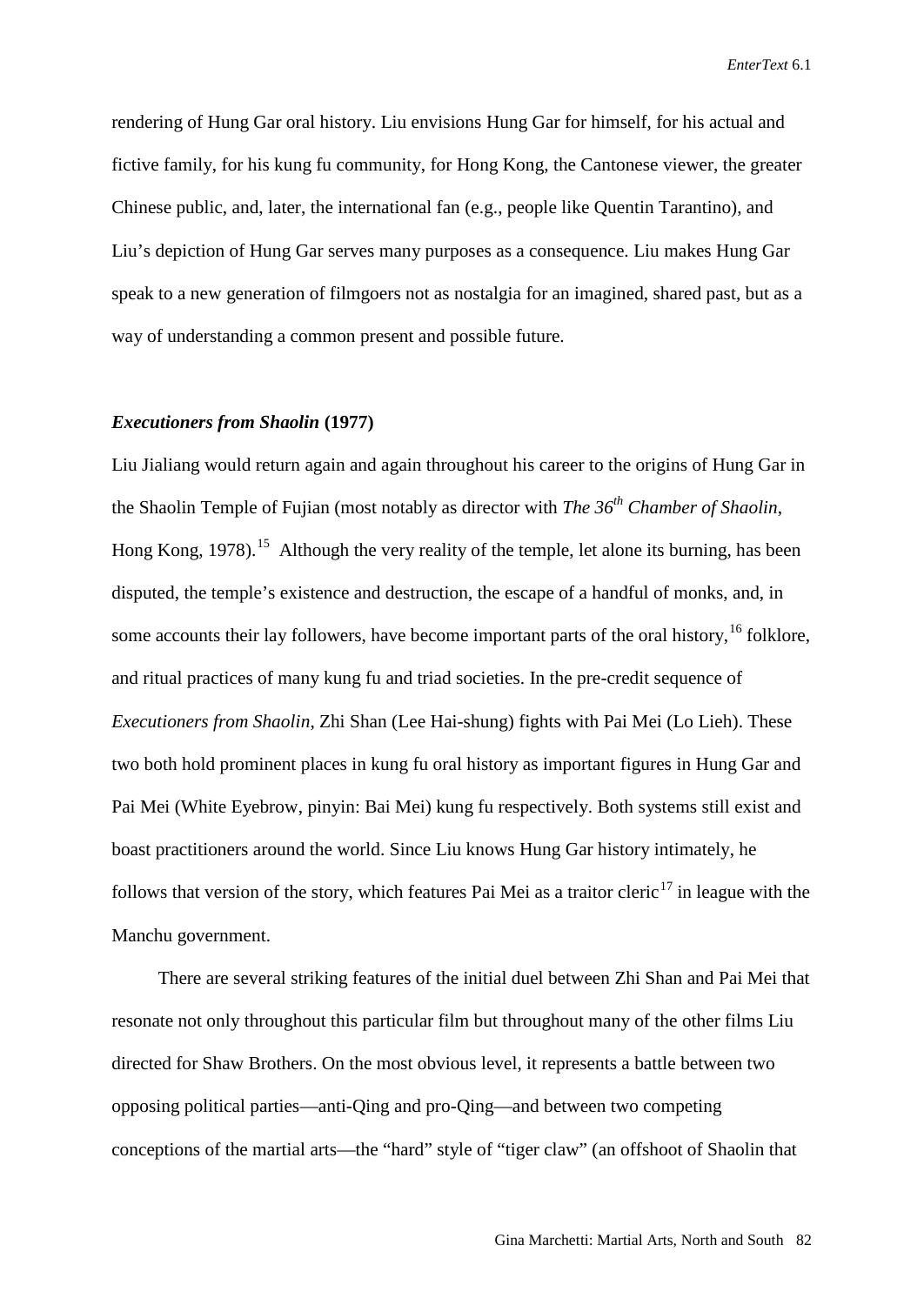features strong "external" hand techniques based on rakes and gouges) and the "soft" style of Pai Mei (known for its "internal" techniques in which defence is based on "sucking in" vulnerable areas like the testicles and eyes, and offence is based on "sucking in" and crushing the opponent's blows).

They are complementary styles, and Pai Mei demonstrates the superiority of the "internal," the "soft," the *yin* of his system over the "external," the "hard," and the *yang* of tiger claw. The sexual dimension of this seems fairly clear (and has been an important part of the genre since its inception). The "soft" is associated with the "feminine," and the "hard" is masculine. Any given traditional Chinese martial art offers some sort of balance between the "soft" and the "hard," although virtually every art favours one over the other. In the opening sequence, Pai Mei's groin serves as the locus of his martial prowess. However, this power does not come from the assertion of the *yang*, masculine element, but from its absence: i.e., his power comes from his ability to suck in his genitals, becoming invincible by negating his masculinity. Moreover, this negation is not simply defensive; rather, Pai Mei, long white hair drawn up in a top knot, opening his flowing robes to entice his opponent to penetrate his groin, uses this internal suction power to defeat Zhi Shan. When Zhi Shan kicks to the groin, Pai Mei sucks in his opponent's foot and destroys it. His groin becomes a "vagina dentata," and the feminine art defeats the masculine. The rest of the film's narrative revolves around a search for a way to defeat Pai Mei, which involves wedding the "soft" to the "hard" to create a new system of kung fu.

Images of the penetrated (and/or castrated) male body pervade the martial arts film genre (e.g., virtually any film by Zhang Che). The scene in *Executioners from Shaolin* in which Tong Qianjin (Gordon Liu) dies, like Saint Sebastian, after being pierced by arrows, and is proclaimed by his enemy as a "true hero" afterwards, provides simply one case in point. The association of the villain with the feminine, occult forces of the internal arts also has an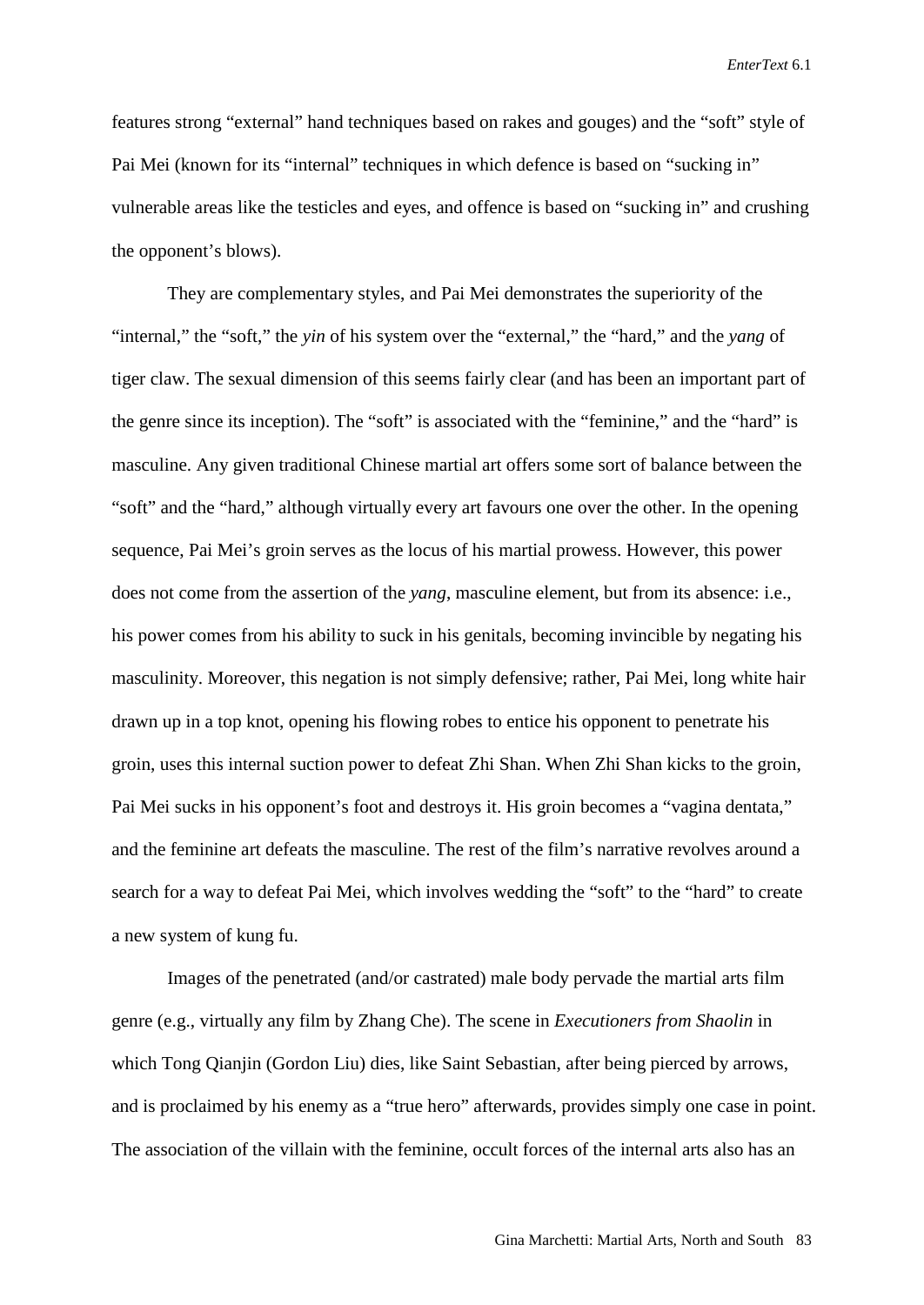established history in the genre. However, this story of a search for a balanced system that marks the birth of Hung Gar parallels a search for a new audience for a studio (in competition with Golden Harvest's kung fu comedies), a new inspiration within a genre still spinning from the death of Bruce Lee, a renegotiation of identity for a greater Chinese community confronted by the fact of the international women's movement and the rise of feminism, and a further renegotiation of "domestic" relations understood not only on a familial but also national level as China began to deal with the ramifications of the death of Mao the year before the film's release.

Although Hung Gar history speaks of Hong Xiguan learning tiger claw from Zhi Shan and crane from Yong Chun to create his family style of Hung Gar, Liu Jialiang takes liberties with that traditional version. In this iteration, Hong Xiguan (Chen Guantai/Chen Kuan-tai), who reprises the role he had taken up in Zhang Che's *Heroes Two* and *Men from the Monastery*, both 1974, choreographed by Liu) never learns crane from Yong Chun (Li Lili/Lily Li), his wife; rather his son, Hong Wenting (Wade-Giles: Hung Wen-ding, played by Huang Yu/Wong Yue), studies under his mother and takes up his father's tiger claw system from a book damaged by nibbling mice. Hong Wenting emerges as the perfect compromise between the "hard" and the "soft." He wears female attire throughout the film—alluding, in an exaggerated way, to dressing boys in girls' clothing (e.g., hair ribbons, etc.) in order to fool any wandering spirits that may envy the family's good fortune. As rebel outlaws, the family has more to worry about than supernatural malice, and not flaunting a male heir to avenge Shaolin may also explain Wenting's transvestitism. Dressed as a girl and using his mother's "feminine" crane style, Wenting easily takes on and defeats a gang of local bullies. A feminised villain like Pai Mei needs a feminised hero to match, and Wenting manages to defeat Pai Mei by starting with tiger and turning to crane during their climactic battle. With huge *yin/yang* symbols adorning his temple, Pai Mei faces another master of this sexual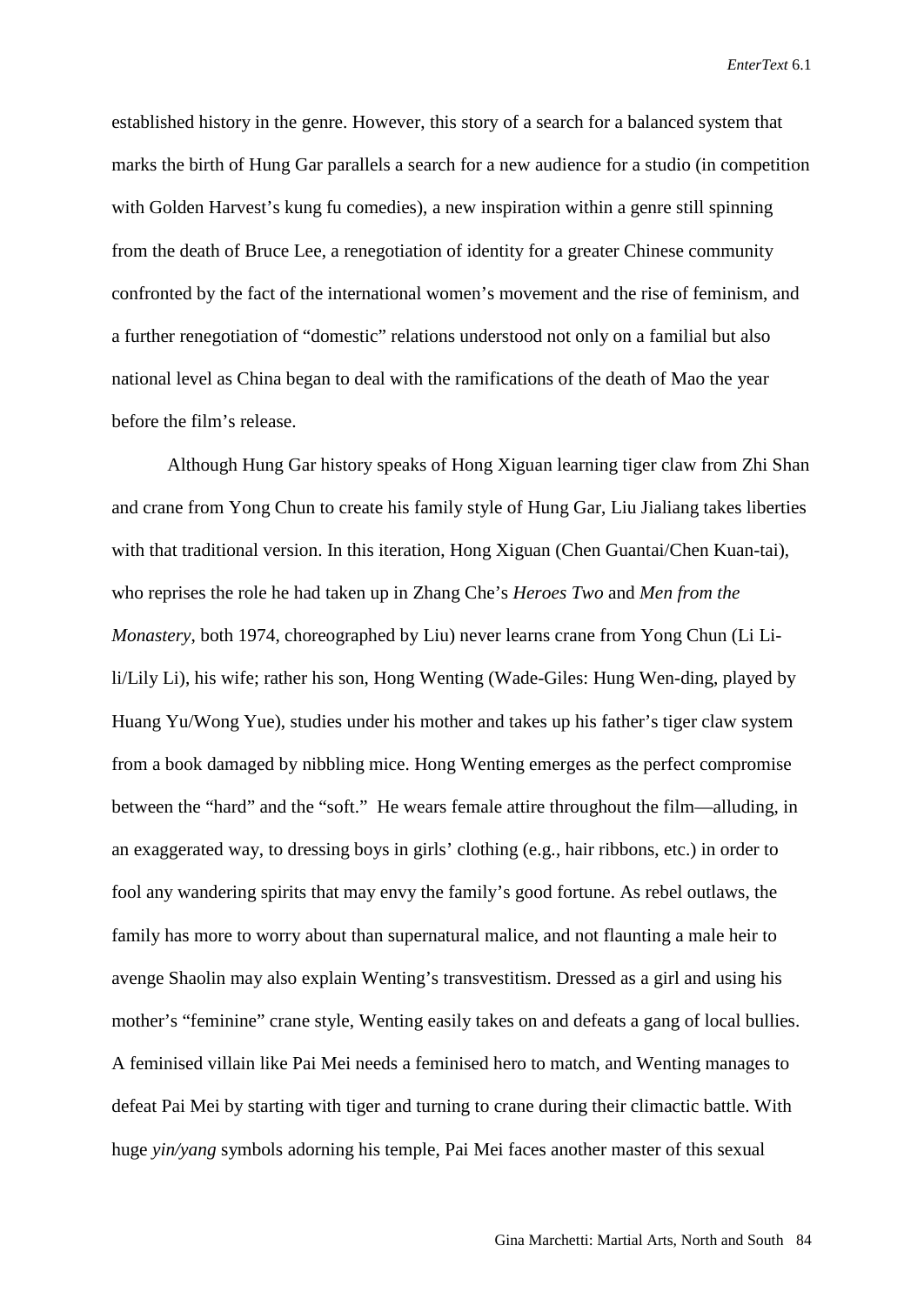balancing act in Wenting. A young man dressed as a girl defeats an old man dressed as a woman. Transvestitism feeds martial prowess, concretising an imagined balance of elemental forces. Rather than defeating the feminine, Wenting mirrors it, and Hung Gar serves less a patriotic cause (his father's mission to attack the Manchus) than a personal dispute (avenging the death of the boy's father).

Yong Chun becomes a vehicle, then, for the domestication of Hung Gar. As the system's "mother," she contributes her knowledge of the crane system. The crane is one of the principal animals that inspired Shaolin martial arts, and there are various versions and offshoots of crane in northern and southern China as well as Tibet. Liu uses the so-called "goat stance" as the foundation for his own cinematic rendering of this character's system. A modification of the open "horse" stance, this stance features toes pointed in and knees bent together to defend against low kicks (particularly attacks to the groin). The goat stance (more often associated with the rival art of Wing Chun) is an essential part of Hung Gar, and it may have come into the system through Ng Mui, the nun who founded Wing Chun, named after her most famous student Yim Wing Chun. Ng Mui, a practitioner of crane boxing, probably used it as the foundation for the newer art of Wing Chun. Also, the "Five Pattern" form of Hung Gar may have originated with her.<sup>18</sup>

Certainly, during its formation, the system that has come to be known as "Hung Gar" grew out of a number of influences. Some martial arts historians maintain that "Hung Gar" really referred to the way anybody associated with southern secret anti-Qing societies fought. If a fighting technique seemed useful, it became known as "Hung Gar," and vague associations with the Shaolin Temple simply legitimised it. The institutionalisation of the system and its differentiation from other Fujian/Guangdong based styles of kung fu came later. However, using the goat stance may also be looked at in relation to Bruce Lee's connection to Wing Chun. Since Wing Chun is associated primarily with Bruce Lee (who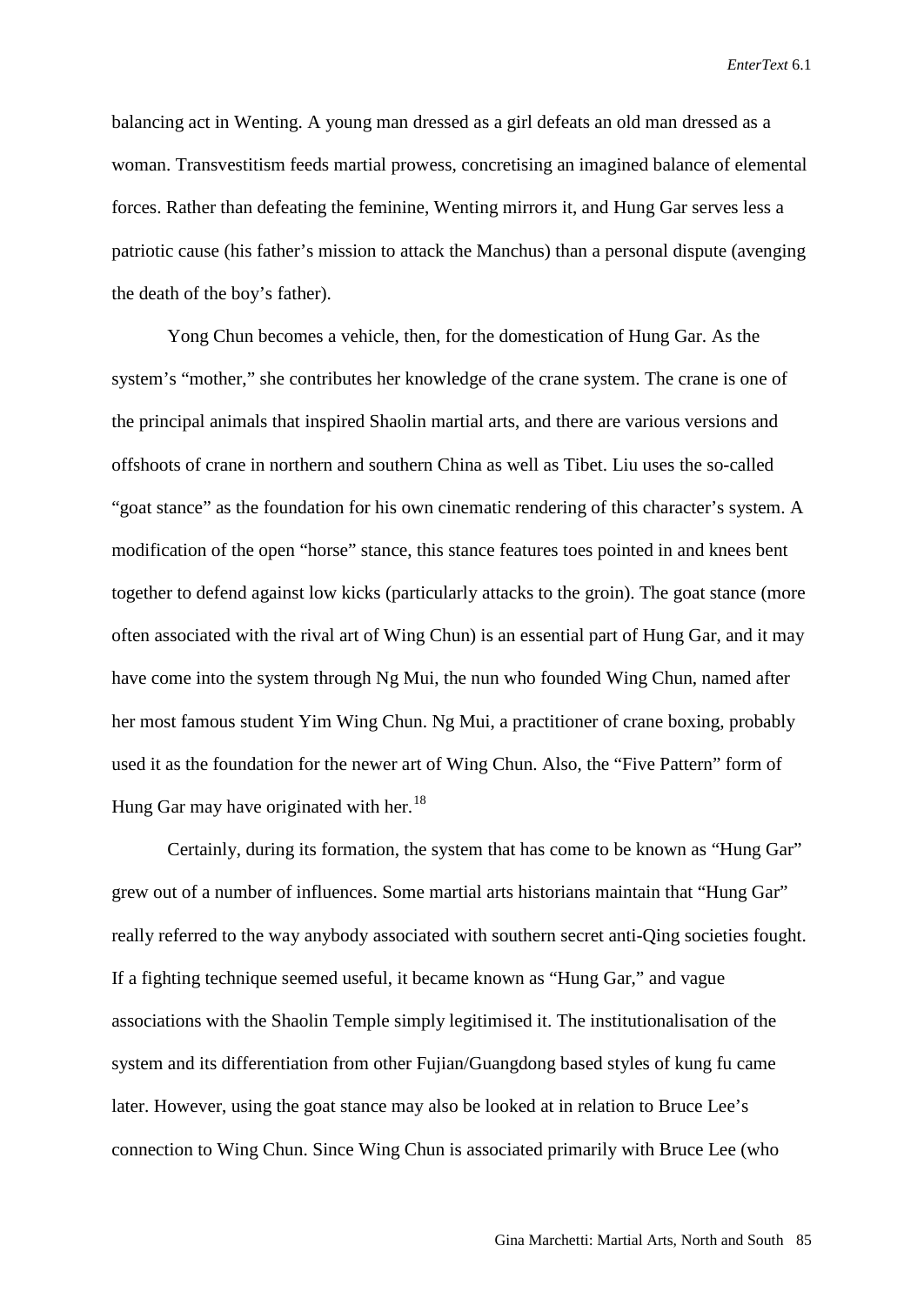studied under Master Yip Man) in the cinema, this rendering of crane as founded on the same physical foundation as Wing Chun allows Liu to subsume Yip Man/Bruce Lee under his rendering of Hung Gar as a catholic system flexible enough to take in and digest its competitors.

Yong Chun's goat stance parallels Pai Mei's lethal groin—one closed to penetration, the other offering penetration as a trap. Hong Xiguan's courtship and marriage to Yong Chun make this clear. Hong and Yong Chun first meet during a fight. One of Hung's kung fu brothers, Xiao Hu (Cheng Kang-yeh), insults Yong Chun and she pummels him. Hong enters using his tiger claw. Yong Chun's uncle recognises it as a marker of Hong's anti-Manchu pedigree, and he stops the fight with his spear. However, the unfinished duel hangs over them on their wedding night. Following the custom of invading the wedding chamber (think of the drunken party in the hotel room from Ang Lee's *The Wedding Banquet*, USA/Taiwan, 1993), Xiao Hu bursts in and taunts the couple. Yong Chun astutely articulates the problem. Her kung fu threatens Hong's leadership of his *shi di*, his younger kung fu brothers. His virility must be publicly displayed in order to put an end to this uncertainty.

Out of anger, wisdom (knowing that an "easy" wedding night might make her seem even stronger, due to her lust) or traditional modesty, Yong Chun uses her goat stance to close access to her groin to Hung on their wedding night. Although sequestered in the wedding chamber, festively blessed with double happiness signs and crisp bedclothes, Yong Chun puts her sexuality on public display. The fact that Xiao Hu and the others can eavesdrop makes her decision to resist sex a public act of either defiance or face-saving cunning. The camera moves in to take over the function of the peeping Xiao Hu and create an account of the threat to Hong's martial and masculine supremacy. Yong Chun smiles as Hung tries to grip her knees. He fails, but tries again, and a shift of her legs, while still lying supine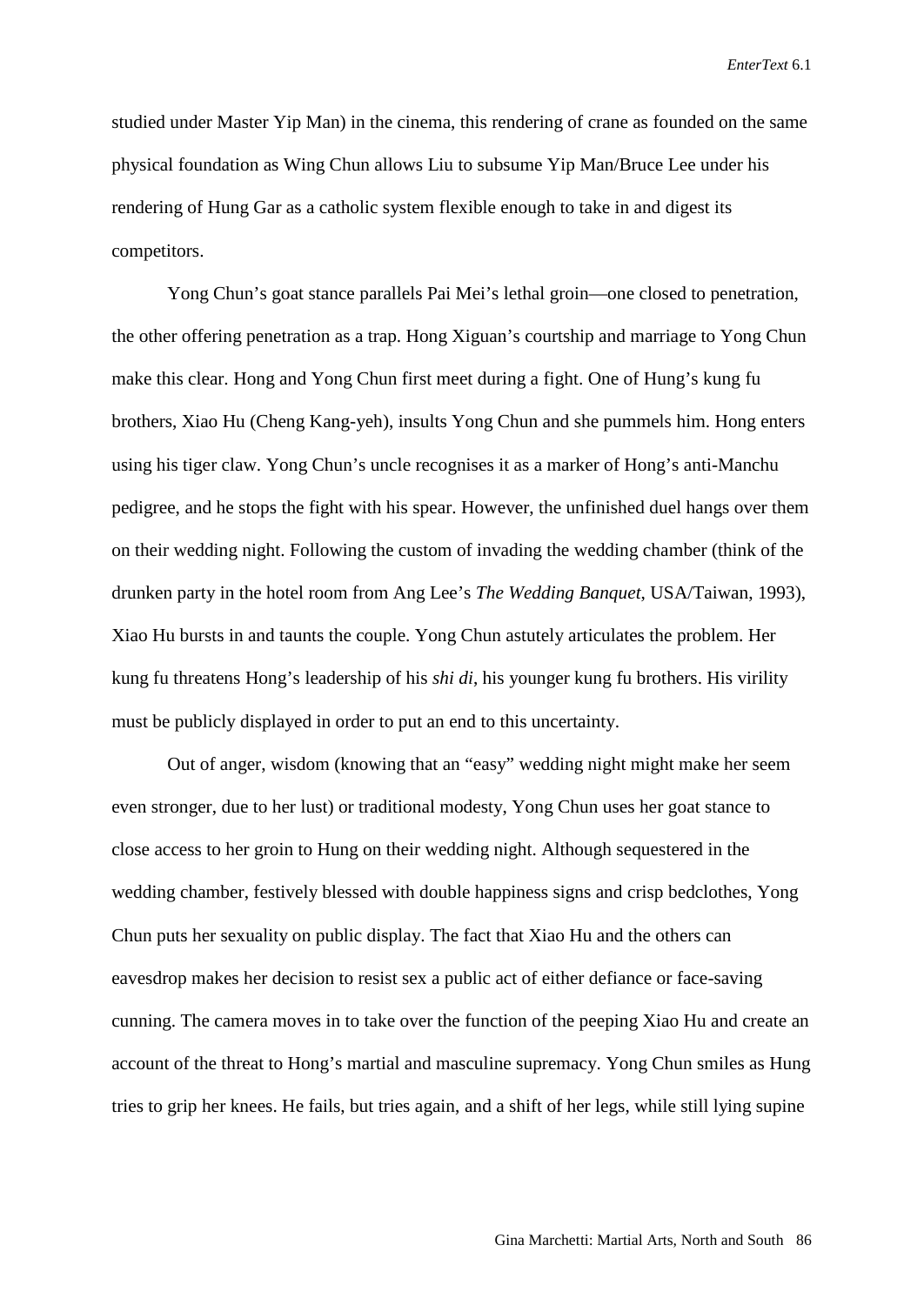on the bed, puts an end to his efforts. She rolls over to sleep, and Hong extinguishes the bedroom candle, clearly frustrated.

In the morning, an encounter with Xiao Hu, who finds his master asleep outside the nuptial chamber, puts Hong's inadequacy on even more public display. Enraged when asked why he is not in bed with his wife, Hong attacks Hu and knocks him off the boat. Yong Chun's uncle gives him sage advice about countering the strength of his niece's goat stance. That night, Hong tries to open his wife's legs again. After an unsuccessful attempt to pry them apart, he strikes at pressure points in her pelvis and easily pulls her legs open. Yong Chun retaliates with crane beak strikes, but Hong easily draws the curtains, extinguishes the candle, and sounds of fighting yield to sounds of kissing. With Hong's masculine prowess assured, the domestic realm need no longer be open to public scrutiny. The following morning, Hong practices a tiger form on the boat's deck, and he welcomes Hu, who had been sleeping on the streets, back on the boat—reinforcing his mastery of the bedroom, his own kung fu followers, and, by extension, the *jianghu*.

It may be worth noting that the only crane kung fu Hong learns (not from his wife, but her uncle) involves countering the goat stance. However, when his son later uses the stance to demand a piggy back ride from his father, Hong again seems powerless against this apparently "feminine" technique. In fact, although Wenting, who learns kung fu from his mother, seems at home with crane, his father never incorporates the feminine into his tiger system. When both father and son make a mess in the house during one of their many duels, Hong Xiguan has a particularly difficult time with the housework, pricking his finger on a sewing needle.

Hong's martial imagination remains linked exclusively to the male body. He works long hours on his copper training dummy. If the conditions are right and he delivers blows precisely, the male dummy (standing in for his opponent Pai Mei) will deliver his "balls"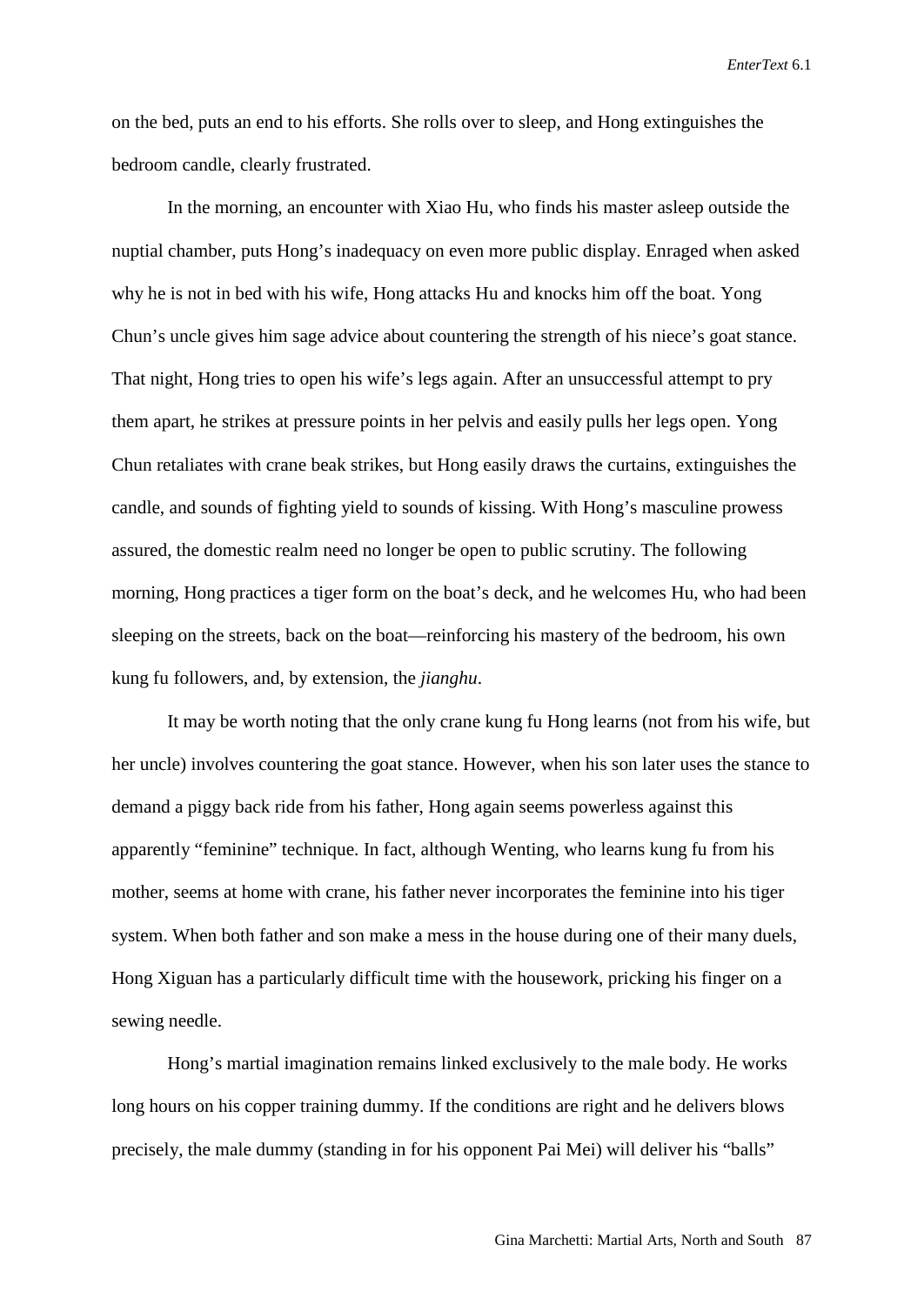(silver balls standing in for testicles/the circulation of his life force *qi*) and be defeated. Xiguan never succeeds, but Wenting manages with a partial understanding of tiger claw and a strong goat stance. Wenting uses the goat stance to piggy back on Pai Mei, as he had practised on his own father, and, thus, positions himself to strike at the right place and the right time with a tiger claw to the eyes, defeating his father's killer and avenging his death. The fact that Hong Xiguan earlier broke the power of this stance in the bedroom allows the defeated founder of Hung Gar to "save face," since, unlike Pai Mei, he had already proved himself superior to the power of this goat stance in the wedding chamber.<sup>[19](#page-36-14)</sup>

However, the fact of a feminised villain defeated by a feminised hero using a technique associated with a maternal presence troubles the oral history of the patrilineage of the Hung Gar system. Liu's signature freeze-frame stops the final defeat of Pai Mei in midact, and the triumph of the matriarchal line in Hung Gar remains somewhat unfinished. Working in uncertain times, Liu's unfinished meditation on his system offers a revision of the more macho official cinematic history. It must be kept in mind that many films starring female martial arts performers like Zheng Pei-pei, Angela Mao Ying, Hsia Kuang-Li, Hui Yinghong (a.k.a Kara Hui, one of Liu's discoveries for Shaw Brothers), Xu Feng, Polly Shang Kuan Ling-feng, Shih Szu, Nora Miao and others, were quite popular in the late 1960s to mid-1970s—continuing on, too, with Michelle Yeoh, Cynthia Rothrock, and Brigitte Lin, into the 1980s and 1990s—and Hung Gar had to keep pace with the times.

However, the feminisation of Hung Gar does not really provide a "feminist" revisionist history of the system. Rather, it engages with the historical presence of women in that history in a new way, drawing on ancient Taoist wisdom, and explaining the need for a symbolic appropriation of the "feminine" by the martial arts master as a common part of that history. Historically, the "marriage" between the tiger and the crane may have been purely symbolic. When Liu Jialiang visualises that symbolic union in the cinema as an actual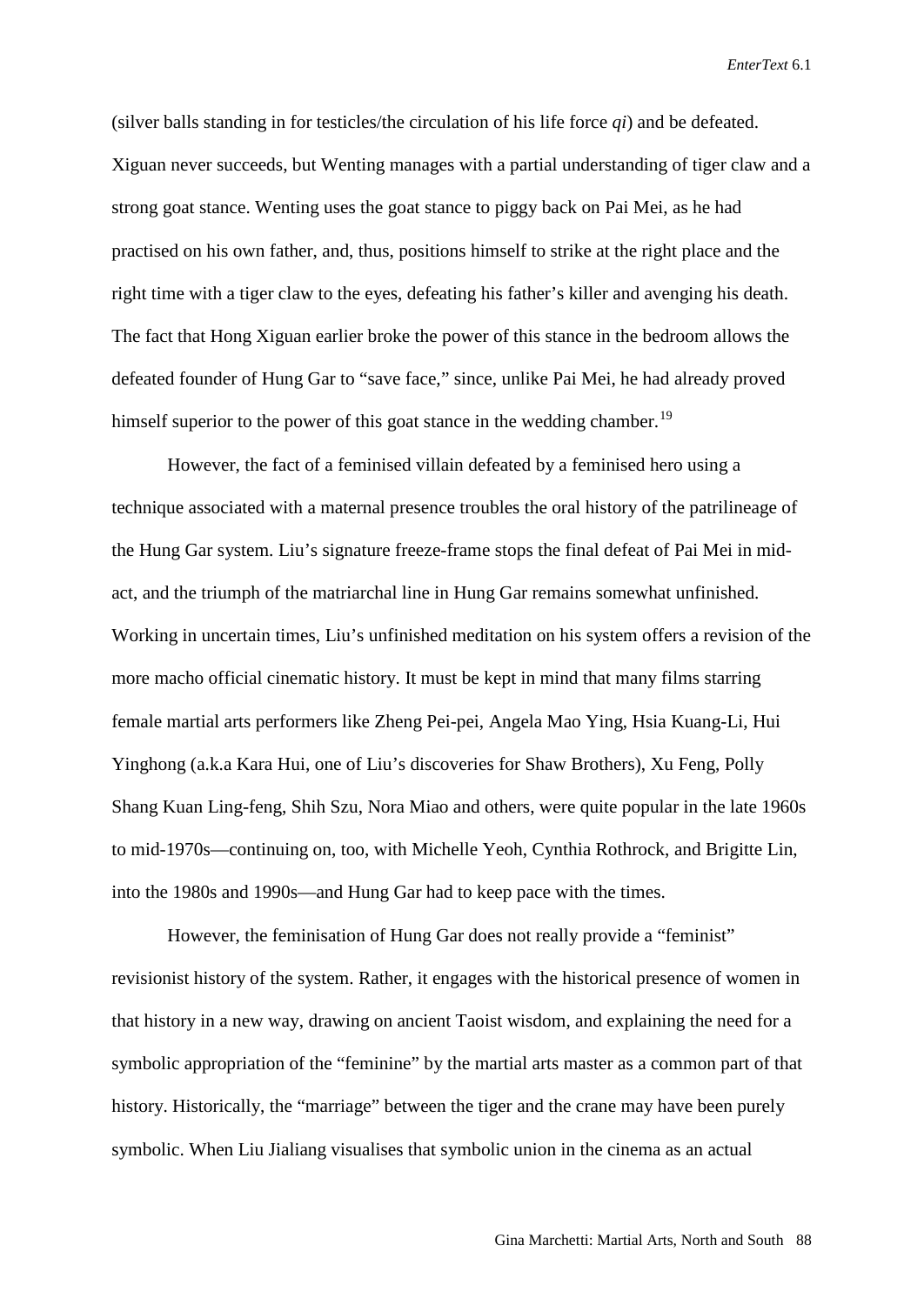marriage, he brings the oral tradition into conversation with the social changes taking place in the 1970s—from feminism to the death of another "white haired man" (i.e., Chairman Mao) and challenges to his patrilineage (e.g., his wife Jiang Qing and the Gang of Four).

#### *Challenge of the Masters* **(1976) and** *Martial Club* **(1981)**

Liu Acai (Wade-Giles: Liu Ah-tsai) was a contemporary of Hong Xiguan and also a pupil of Zhi Shan.<sup>[20](#page-36-15)</sup> In traditional martial arts, genealogy demonstrates the legitimacy of a system through a Confucian reliance on reverence for ancestors and the purity of the master-disciple relationship. Although Huang Feihong most probably learned Hung Gar primarily from his father Huang Qiying, Liu Jialiang elevates Huang within the system as an equal of his father by creating (or confirming) a story that he studied with his father's *shifu* Liu Acai. Liu Jialiang describes his own father's initiation into the martial arts as follows:

Lam Sai-wing has a school behind Queen's Road Central. My father watched him every night by the door. One day, somebody came out to throw away some water which spilled over my father. Lam Sai-wing came out and was told that my father was watching day after day by the door. Lam Sai-wing asked my father whether he wanted to learn kung fu. My father said yes but he didn't have any money. Lam asked my father to go in and watch. $^{21}$  $^{21}$  $^{21}$ 

Perhaps basing his account on Liu's father's initiation into Hung Gar, Huang Feihong persistently stands at Liu Acai's door in the hope of being accepted by the master. Huang Qiying's reluctance to teach his son kung fu opens a path to Huang Feihong's elevation in the system to a level just below that of Hung Gar's founder.

Going back to Huang's early emergence as an exceptional martial artist allows Liu Jialiang to reassert Huang's place in Hung Gar history by providing a parallel story to the franchise popularised by Kwan Tak-hing (who, by the way, was a White Crane not a Hung Gar practitioner). Gordon Liu, like Jackie Chan (*Drunken Master*, Yuen Wo-ping, Hong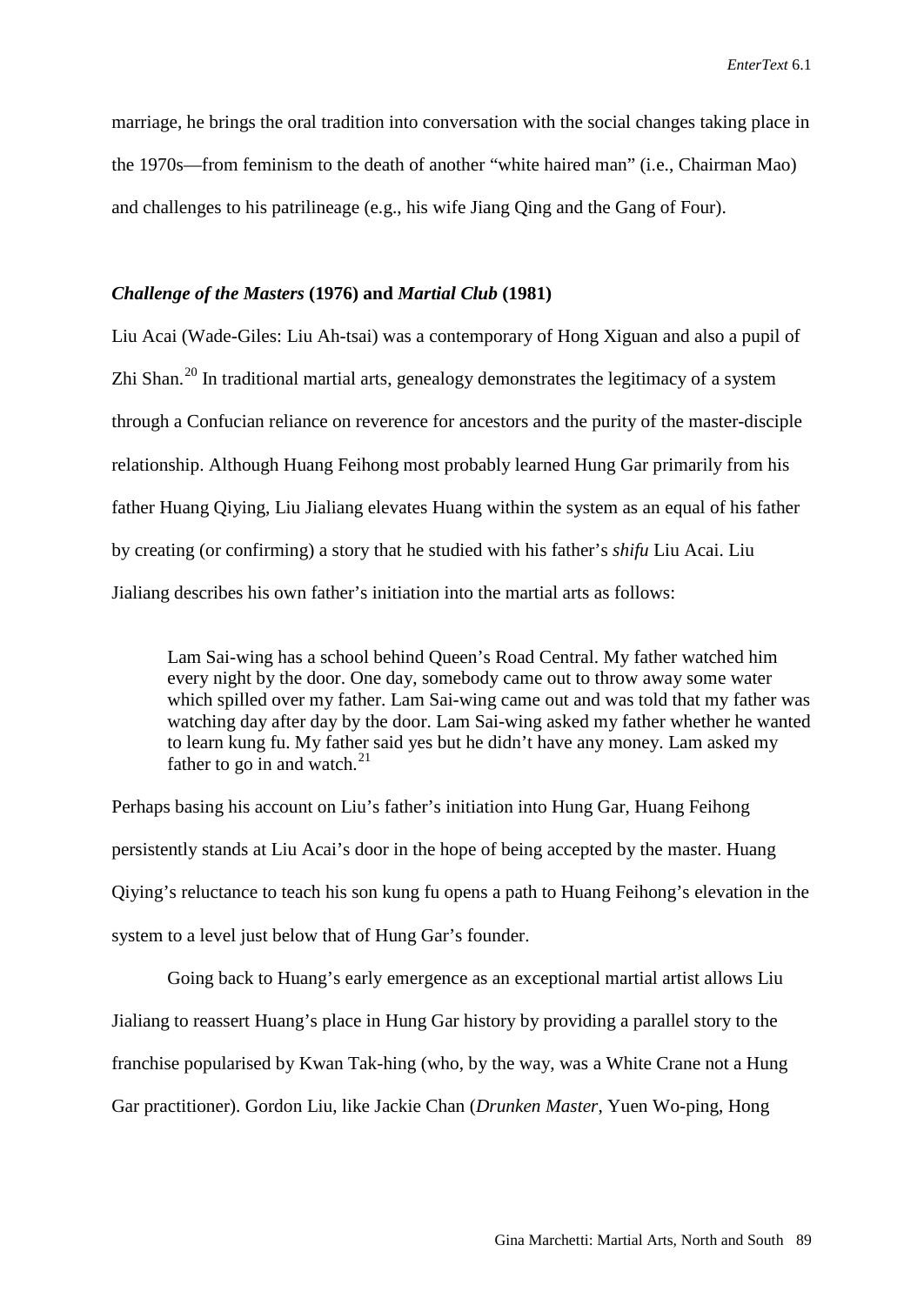Kong, 1978<sup>[22](#page-36-17)</sup>), reinvigorated Huang Feihong by reintroducing the hero as a young man. In Liu's case, unlike Chan's, it specifically associated him with Hung Gar on and off screen.

*Challenge of the Masters* shows Hung Gar at a much later stage in its history than *Executioners from Shaolin*. As one of the Ten Tigers of Canton, Huang Qiying brought Hung Gar public recognition, and many practitioners of the art, including Huang Feihong, had semi-official standing in local militias, police units, and, occasionally, in support of actual military operations (including the border war with the French in Indochina). Although still harbouring secret anti-government sentiments, Hung Gar, and other martial arts systems, operated much more openly. The theme song, "Under the General's Orders," inaugurated by the Kwan Tak-hing series, and used in *Challenge of the Masters* and many subsequent films featuring Huang Feihong (including Tsui Hark's *Once Upon a Time in China* series), highlights Hung Gar's public status at this point in its history. *Challenge of the Masters*, made a year before *Executioners from Shaolin*, puts Hung Gar forward in a spirit of openness and reconciliation, and Huang Feihong reestablishes himself as a figure of compassion and compromise—subduing, but not killing or humiliating, his opponents.

However, to reaffirm these Confucian values of compassion and compromise, Huang Feihong jumps a few rungs in the ladder of the Confucian order, bypassing his father and his elders in Hung Gar to emerge as its champion by studying under Liu Acai. If *Executioners from Shaolin* challenged the patrilineage of Hung Gar by elevating the role of Yong Chun as matriarchal force, then *Challenge of the Masters* provides another challenge to patriarchal succession. However, as in *Executioners*, this challenge ends up reaffirming the patriarchal, Confucian base of the system. If the father is not up to the task, then the uncle takes on the job of educating the next generation. Huang Feihong, then, is shaped by a doubling of the paternal influence, just as Hong Wenting, under the layers of female clothing and the techniques of the crane system, remains a male heir to the Hung Gar legacy.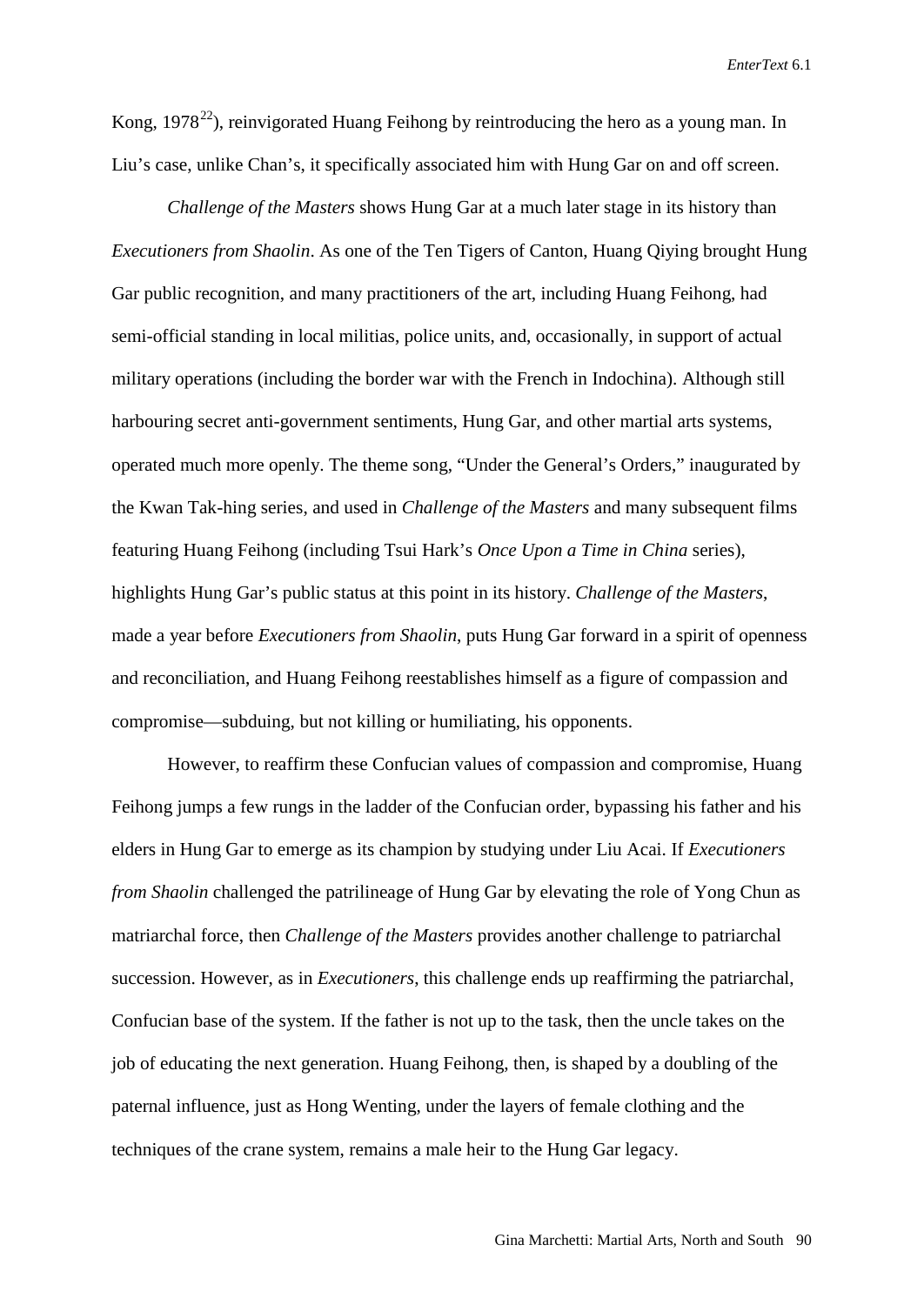*Challenge of the Masters* begins with a primer on the basics of Hung Gar demonstrated against Liu's customary opening minimalist studio set. Translated as "hard, soft, enforce, direct, inhale, restrain, thrust, and suppress," Huang Feihong (Gordon Liu) and Liu Acai (Chen Kuan-tai) demonstrate various Hung Gar techniques. The fact that Chen played Hong Xiguan twice in 1974 and again in *Executioners* places him in a privileged position to play one of Hong's "younger" kung fu brothers Liu Acai here. The two perform a compendium of the basics from bridge arm techniques, tiger claws, and internal exercises to staff work. Training has always been an important component of the kung fu film, distinguishing it from the emphasis on chivalry and stylised swordplay of the *wuxia pian*. In *Challenge*, after both father and son bow to their *shifu* Liu Acai, the master takes his new pupil to the countryside to train. Although exaggerated for dramatic effect, the training does contain some basic elements of Hung Gar, including stance (or so-called "stepping") forms, horse stance practice, wooden dummy exercises, and, of course, staff work (since Huang Feihong is particularly well known for his mastery of the staff).

While *Executioners from Shaolin* also involves training, the parallel scenes in that film are much more fanciful and less directly related to what martial arts practitioners in the audience might recognise as possible (if not necessarily probable) in their own practice. Although going through a pile of crockery may not be on everyone's training agenda, the basics of forms, equipment exercises, and weapons practice may be. Although neither the fight in the bamboo grove between Uncle Ho (Liu Jialiang) and Huang Feihong nor the ending battle over the *pao* (firecracker) in which the kung fu schools face off could be described as "anti-climactic," I would say that, as in the later *36th Chamber of Shaolin*, the training sequences featuring Huang and Liu provide the visual and dramatic heart of the narrative. As Leon Hunt implies, the ties between training for the film and training within the film were probably quite strong at this time: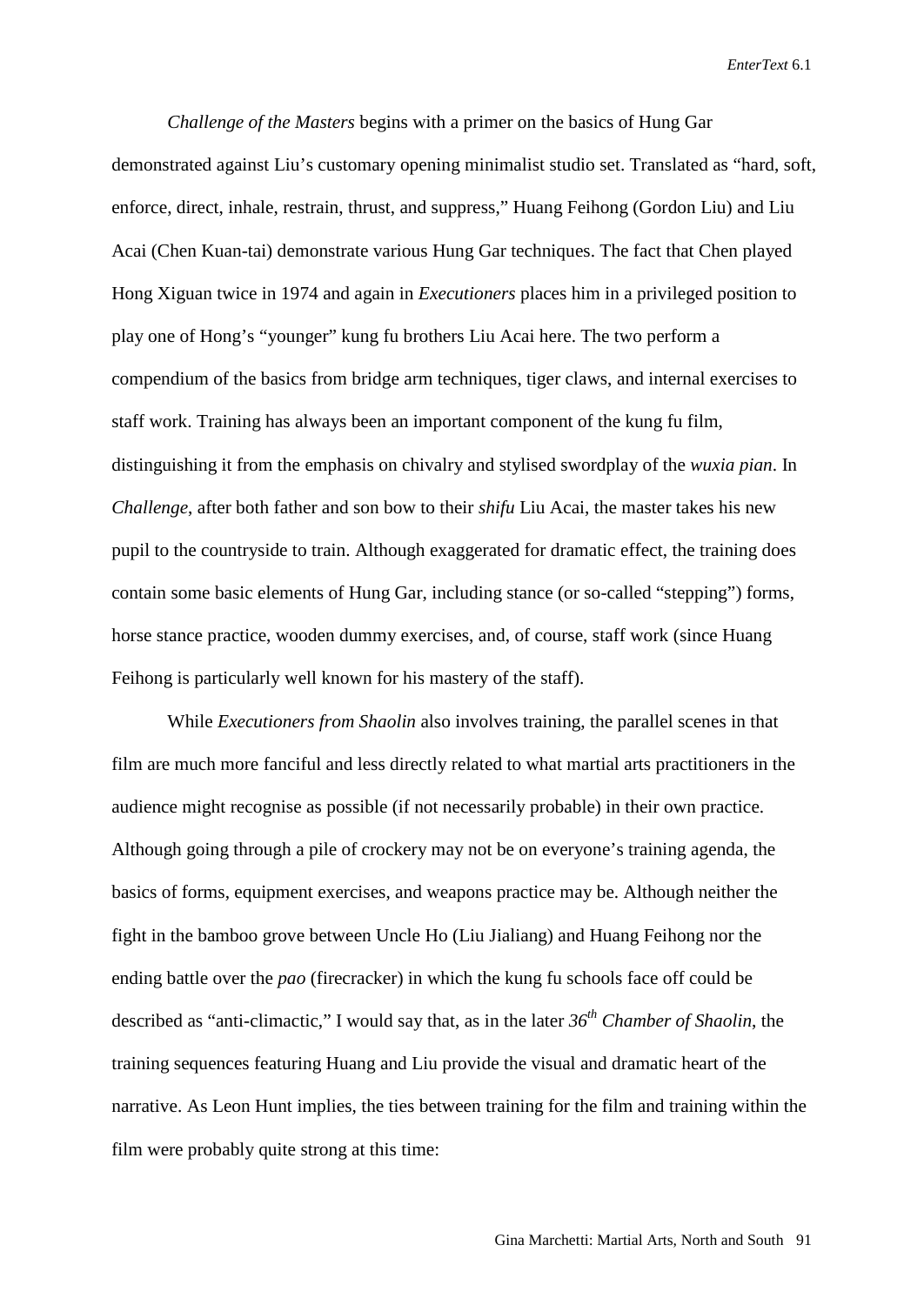Lau Kar-Leung, working mainly as Zhang Che's fighting instructor, was virtually running a martial arts school within the Shaws enclave, training actors to deliver the techniques they would need in the Shaolin Temple cycle that began in  $1974$ <sup>[23](#page-36-18)</sup>

For those within the martial arts subculture, this emphasis on training mirrors the genuine appeal of kung fu practice for many practitioners. While some cite competition in forms, the thrill of being in the ring, mastery of self-defence, improved physical appearance or health benefits as the main reasons for their love of the martial arts, many others, including people as diverse as Bruce Lee and Gordon Liu, really enjoy training (e.g., from equipment work to non-competitive forms and sparring, as well as everything in between) in and of itself.

Certainly, few would fault *Challenge of the Masters* as a showcase for Hung Gar as a martial arts system. A Website for a martial arts studio featuring the Lau (Liu) Family's approach to Hung Gar boasts: "90% OF THE PEOPLE IN THE WORLD LEARNED Kung Fu because of watching a Lau Kar Leung Movie."<sup>[24](#page-36-19)</sup> However, what for the uninitiated would be the drudgery of daily training seems an unlikely source of material for a commercial film genre. Other genres (sports films, war films, backstage musicals, etc.) do include training as part of their formulae to dramatise the work that goes into creating the performance on screen, guaranteeing the spectator the best value for the price of the movie ticket. However, the visual and dramatic power of the training sequences rarely surpasses the excitement of the climactic battle, competition, or performance.

For Gordon Liu, his right to occupy the place of Huang Feihong on screen needs to be proven, and, probably, within a star system in which the physical prowess of the performer takes centre stage, training helps to legitimise him. Kim Soyoung has also pointed out that training became an important part of the genre around the time that the East Asian economy needed to retool its workforce.<sup>[25](#page-36-20)</sup> Imagining the transformation of the body to meet the challenges of a new age resonates with many in the audience. Coupling this physical training with emotional and moral discipline (i.e., Huang learns to control his temper and show mercy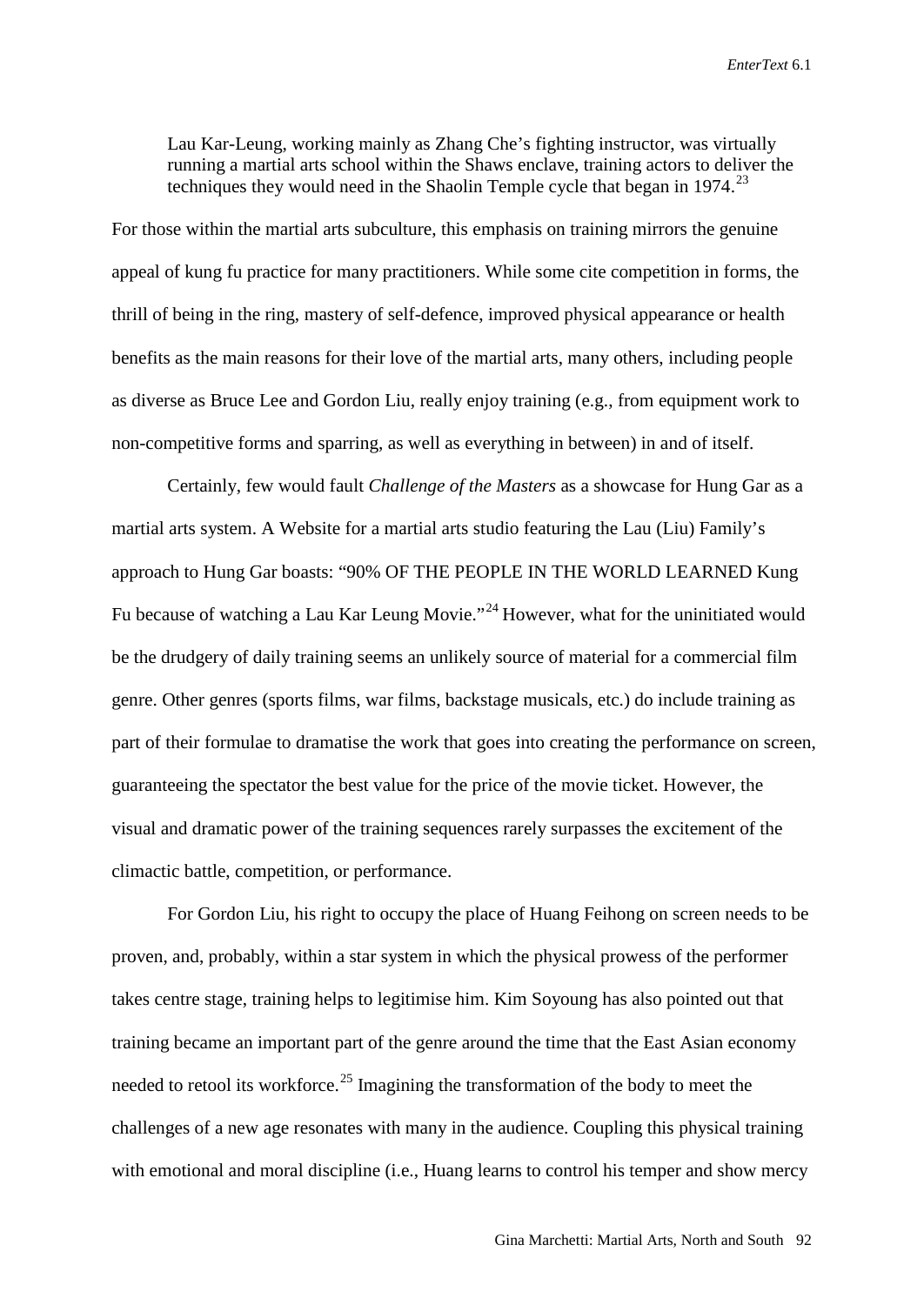to his defeated enemies from Liu) provides a blueprint for navigating the changing Chinese (and East Asian, as well as, to a lesser degree, international working class/Third World) realm. Hung Gar mediates the tension between producing an individual hero and manufacturing a skilled and principled class.

Roger Garcia also sees the training sequences as generative of the cinematic form itself:

The master/director constructs the pupil/actor through the mise-en-scene of the Look, Gesture and Voice and is himself re-constructed by the shifts in the text which are improvised through contact with the subject. These training scenes become rehearsals, phantasy plays and scenarios for the actual tests, the set piece combats against 'enemies.' The latter, who are there for the purpose of engagement, become cinematic insertions of the audience; kung fu which has been learnt and rehearsed is tried out on them $^{26}$  $^{26}$  $^{26}$ 

Thus, training produces the filmmaker, performer, and the spectator as well. Hung Gar becomes the point of contact—a battleground that also promises imaginative regeneration and reconciliation. Women, in the form of a fellow student played by Li Li-li, also have a place in this picture, although a more subordinate one. Reconciliation (between father and son, master and pupil, righteous and criminal, male and female) takes precedence over the vengeful hero, and Hung Gar's ability to mediate and survive becomes the vehicle for this story.

Another film about Hung Gar from Liu Jialiang, *Martial Club*, takes this a step further by adding the competition between northern and southern systems of Chinese martial arts into the mix. Again, Gordon Liu plays a young Huang Feihong, who becomes embroiled in a rivalry between two competing kung fu schools involved in a lion dancing rather than *pao* competition. Although lion dancing exists in the north, it does not hold the same significance as it does within the martial arts community of southern China. Performed religiously to drive away evil and promote good luck during the Lunar New Year and on other auspicious occasions, the lion dance serves a civic function, allows martial artists to display their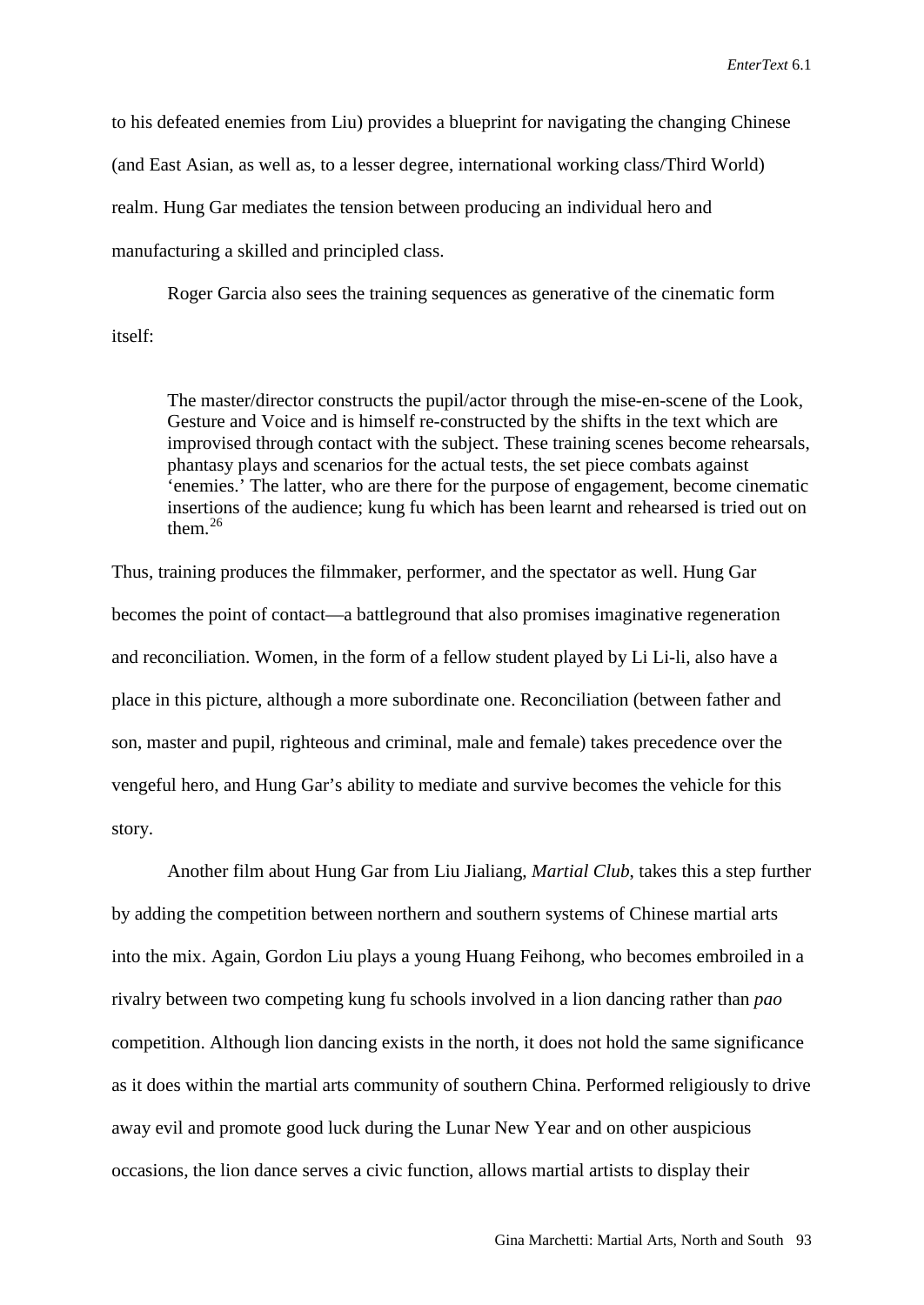physical prowess openly, raises money (since the lions "eat" red envelopes—*hong bao, lai see*—filled with lucky money), and entices new recruits. A strong lion dance team signals a prosperous and stable *wu guan*. In this film, the focus on the lion dance underscores the differences between northern and southern arts. Considerable care is taken, during the opening moments of the film, to introduce the "rules" of lion dancing to the audience. Liu Jialiang explains the opening of the film as follows:

I just love shooting the customs and practices of the martial trade: how you do the lion dance, its etiquettes, how you must not blink your eyes or raise your foot, how you must not kick your opponent, or raise the lion's head above people, or smell the lion's tail… the etiquette, the morality, the movements and manners of the lion, how with just one lift you build a human tower... it's just mind-boggling.<sup>[27](#page-36-22)</sup>

The following fight featuring lions from rival schools also illustrates the way in which tensions among competing *wu guan* often erupted publicly and were played out on the streets (a reminder of the often thin line between a martial arts school and a street gang).

In *Martial Club*, Huang faces a northern practitioner Master Shan (Johnnie

Wong/Wang Lung-wei) who ends up a guest at a corrupt rival school. In the final fight between Huang and the northerner, the film harkens back to the Kwan Tak-hing series with the battle staged in a narrow alleyway (a staple of the earlier films). This puts Huang at an advantage, since Hung Gar was developed to be effective in confined areas. As Ng Ho describes it:

When Hong Xiguan returned to Guangdong from the North, the story goes, he found that the streets of Guangzhou were very narrow, compared with those of northern cities. Since Shaolin fighting styles are characterized by broad, sweeping movements, they can be employed only in relatively unconfined spaces. In the narrow streets and alleys of Guangzhou, they were robbed of most of their potency. Hong and Zhi Shan therefore jointly adapted the Shaolin styles to suit this different environment. Both the 'Horse' stance and the footwork associated with the Hong Fist were revised so that they could be used with their original power in an area of no more than four brick tiles.[28](#page-36-23)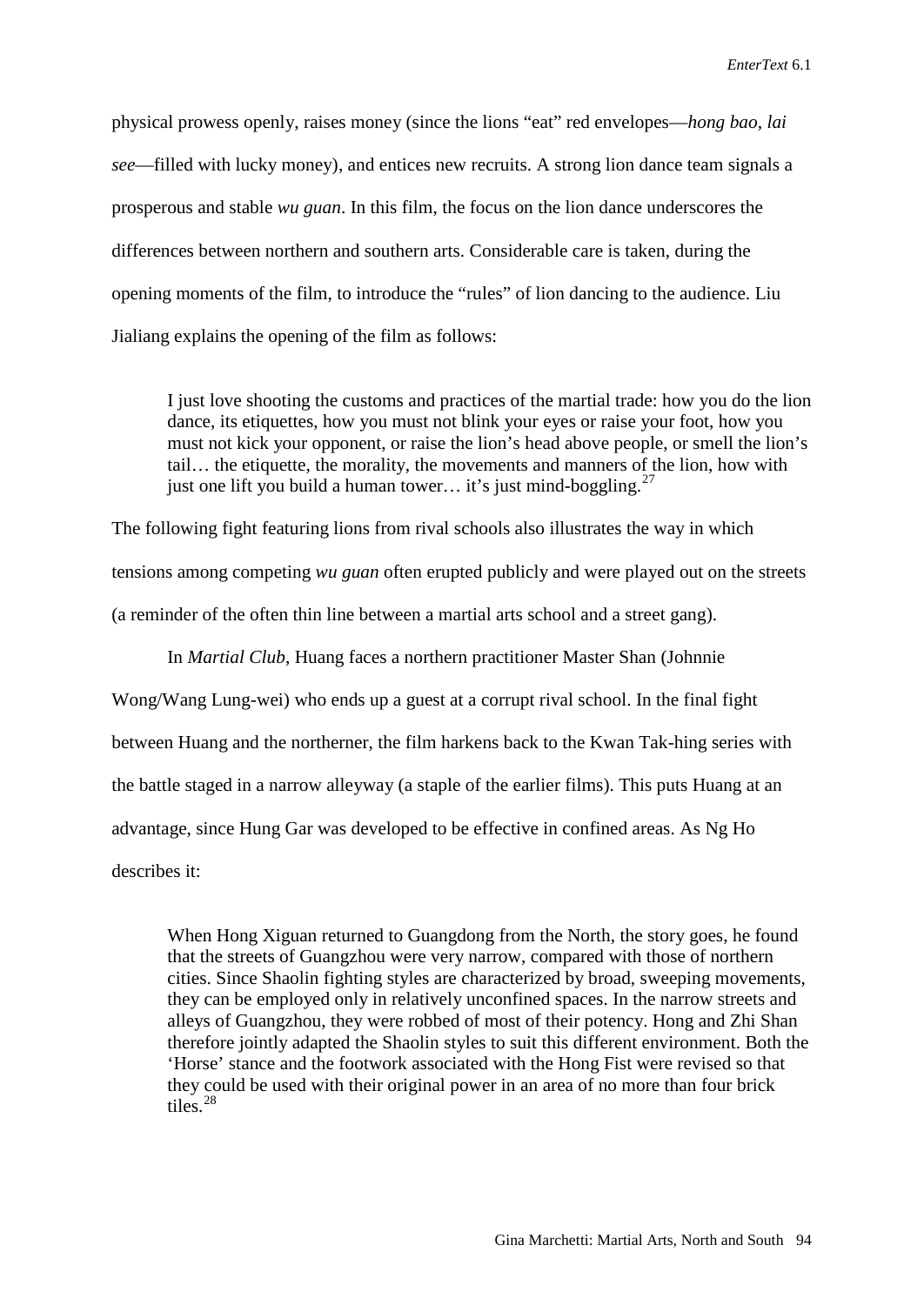Another version of the story has it that the muddy rice paddies, mountainous terrain, and time spent on boats made practising the more expansive northern Shaolin style impractical, and Hung Gar stances emerged to be effective in this new environment. In sharp contrast to his opponent who has some difficulty executing his techniques in the alley, Huang displays the virtues of Hung Gar's basis in the major Shaolin animal forms—e.g., tiger, crane, panther, snake, and dragon—as well as Iron Wire Fist (also considered to be an invention of the nun Ng Mui/Wu Mei, the founder of Wing Chun, developed for close combat in close quarters) within the constraints of the alleyway.

As the mainland opened its doors more and more for investment and trade, looking north became more important for the film industry. Shaw Brothers took advantage of the opportunity to promote their films in the newly reopened Guangdong Province as well as to make a play for a broader market. Northern/southern stories, eventually co-productions like *Martial Arts of Shaolin* set in the mainland with mainland talent, became part of the martial arts film lexicon. In *Martial Club*, the point of view of the northerner becomes an important aspect of the narrative. The corruption within the Guangdong kung fu community shocks the northern martial arts master. Caught between his obligation to his hosts, who are corrupt, and the challenge of the upstart Huang Feihong, who may be righteous but clearly on the "wrong" side in the dispute, he attempts to navigate a course in which he can maintain his own integrity. As in many of Liu's other films, the conflict remains somewhat unresolved when the film ends.

#### *The Lady is the Boss* **(1983)**

The themes of the survival of Hung Gar as a system, the role of women and the overseas Chinese within the martial arts, and the relationship between kung fu and triad societies, form the bedrock for *The Lady is the Boss*. What were rivalries within the martial arts world based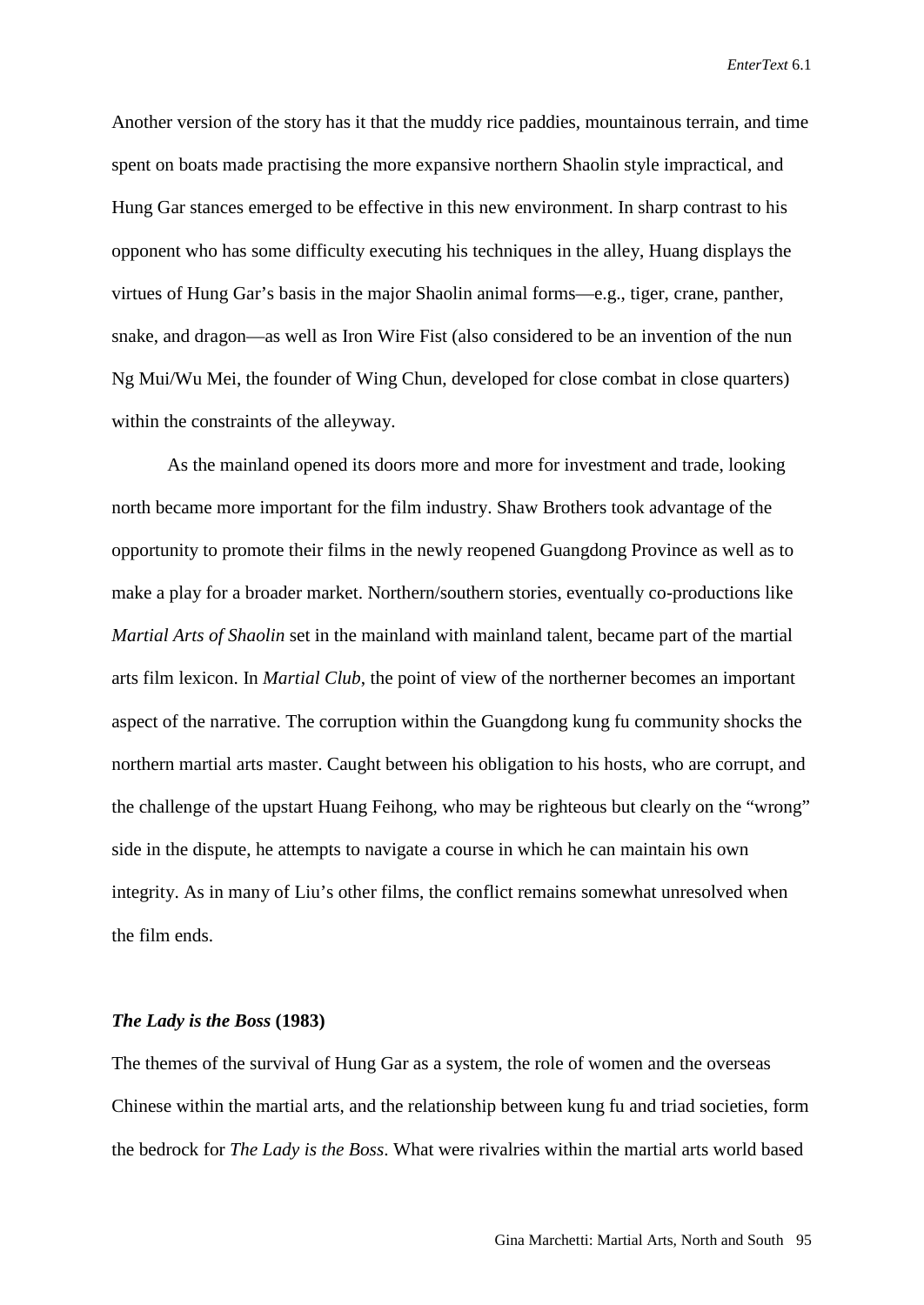on political alliance in *Executioners from Shaolin* and differences in style in *Challenge of the Masters* and *Martial Club* become differences within a system (between the old and new order within Hung Gar) and between the "legitimate" place of kung fu in society as opposed to criminal triad gangs who share so much of the same history. As a follow up to *My Young Auntie* (1981) also directed by Liu Jialiang and starring Liu, Xiao Hou (Wade-Giles: Hsiao Hou), and Kara Hui, *The Lady is the Boss* deals with many of the same themes, including tradition versus modernity, local wisdom versus global education, and the emergence of women as a force within the martial arts community.

Although often dismissed as a lesser work by critics, *The Lady is the Boss* uses comedy to examine the state of Hung Gar in Hong Kong and overseas in the mid-1980s. Even though Liu uses satiric hyperbole to comment on Hung Gar, the issues that surface from a backlash against increasing diversity in the *wu guan* to problems of student recruitment and triad relations—ring all too true for any viewer actively involved in the martial arts subculture. In this case, by bringing Hung Gar into the contemporary world, Liu pushes the use of Hung Gar as a metaphor for Hong Kong even further by using it as a lens to take a close-up look at Hong Kong society through the microcosm of the Hung Gar *wu guan*.

The place of the *men*/door in the Chinese title *Zhang Men Ren* needs some elaboration, since it figures in the film's Chinese title and becomes the focus of the film. The "door" in the title of so many kung fu films goes beyond the physical gate of the training studio. It represents entry into the system with a proprietary sense of inclusion and exclusion within the art. As one of Liu Jialiang's relatives, Liu Jiayung (Cantonese: Lau Kar-wing) explains it:

They call it "in the door student," and "out the door student." Out the door students are when you are teaching just to make a living. People are coming to pay a fee and learn. Maybe they learn for a week, a month, a few months, maybe a year, two years, and then you never see them again. In the door students actually kneel down and [bow to] sifu, so they'll give their sifu a red [envelope] (also known as "Lai See," which contains a small amount of lucky money), and then they will take the tea and drink.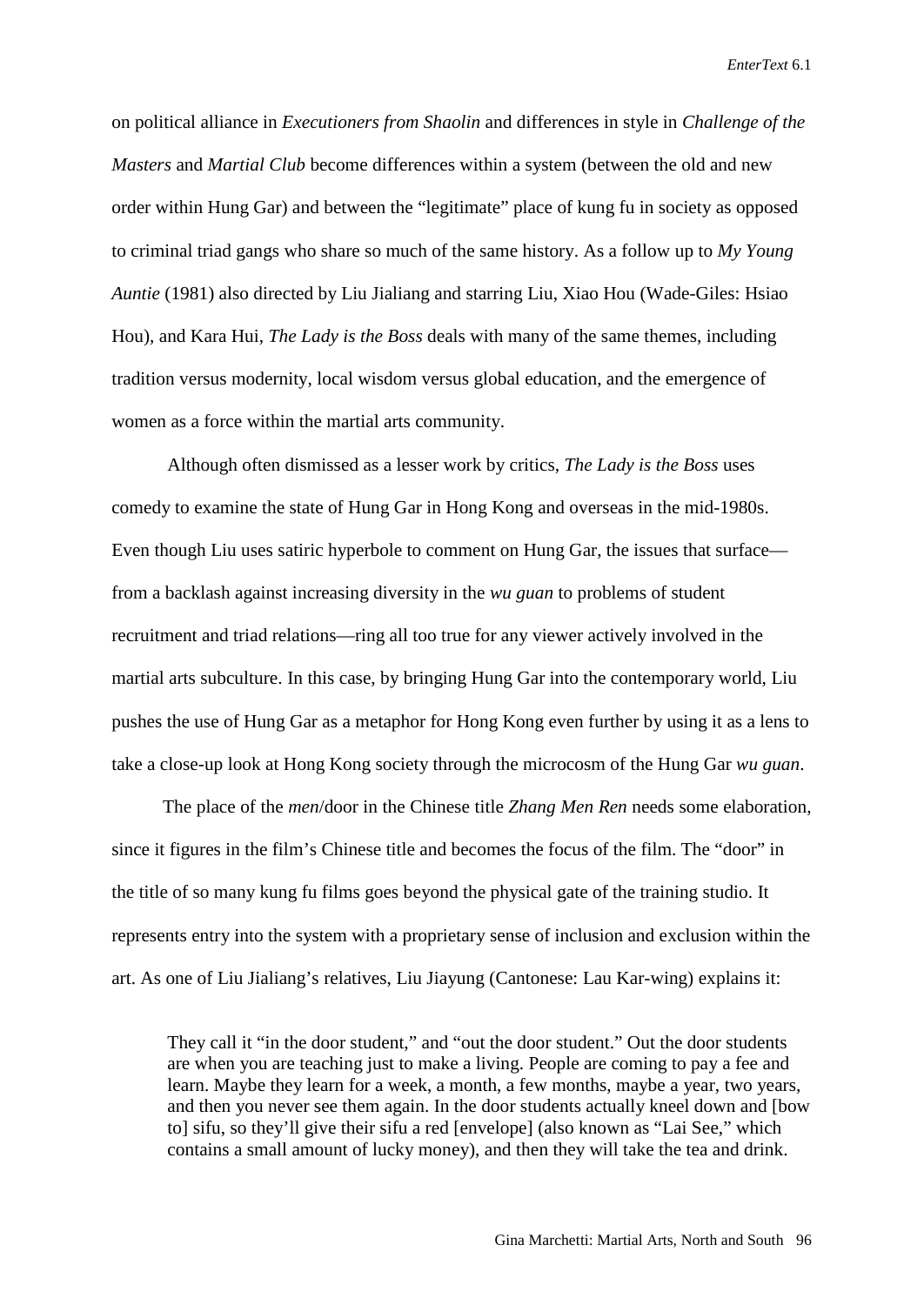They give the sifu tea. These are closed door students, these ones are expected to be the next generation, and take what we have a step further.<sup>[29](#page-36-24)</sup>

A good deal of the plot of *The Lady is the Boss* surrounds this issue of the relationship between the "in the door student" and the "out the door student," and Hung Gar's commitment to each type of student, as well as the role of the *shifu* in handling the needs of each.

A somewhat neglected Hung Gar school in Hong Kong becomes a point of controversy when the colonial government steps in to evict the school from a building site it needs as part of a road expansion project. Tradition meets the bulldozers of modernity, with the road serving as a concrete reminder of speed and movement as the inexorable forces of "progress." The *shifu* of the school, Hsia Yuan (Liu Jialiang), meets with the elders of his branch of Hung Gar to determine the fate of this *wu guan*. Unlike many of Liu's other films, this film does not begin with a demonstration of martial arts; rather, it opens with a semiformal gathering of a group of older men who serve as advisors, and, probably, financial supporters of the *wu guan*. [30](#page-36-25)

In *The Lady is the Boss*, Liu provides a picture of a martial arts world that has changed dramatically from the days of Hong Xiguan and Huang Feihong. Hung Gar has become an enclave of traditional culture within a rapidly changing urban environment. No longer a rebel sect or serving a semi-official police/medical/religious function, Hung Gar becomes a bridge between the older semi-religious ceremonial functions and the modern world of martial arts, with its emphasis on self-defence, health, and "entertainment." Hung Gar had already gone "global" in the later Qing/early Republican period with the rise in East-West contacts from trade, colonialism, and the growth of the overseas Chinese community through the success of merchants as well as the exploitation of Chinese "coolie" labour. However, following Thatcher's visit to Beijing in 1982, thoughts of Hong Kong's changing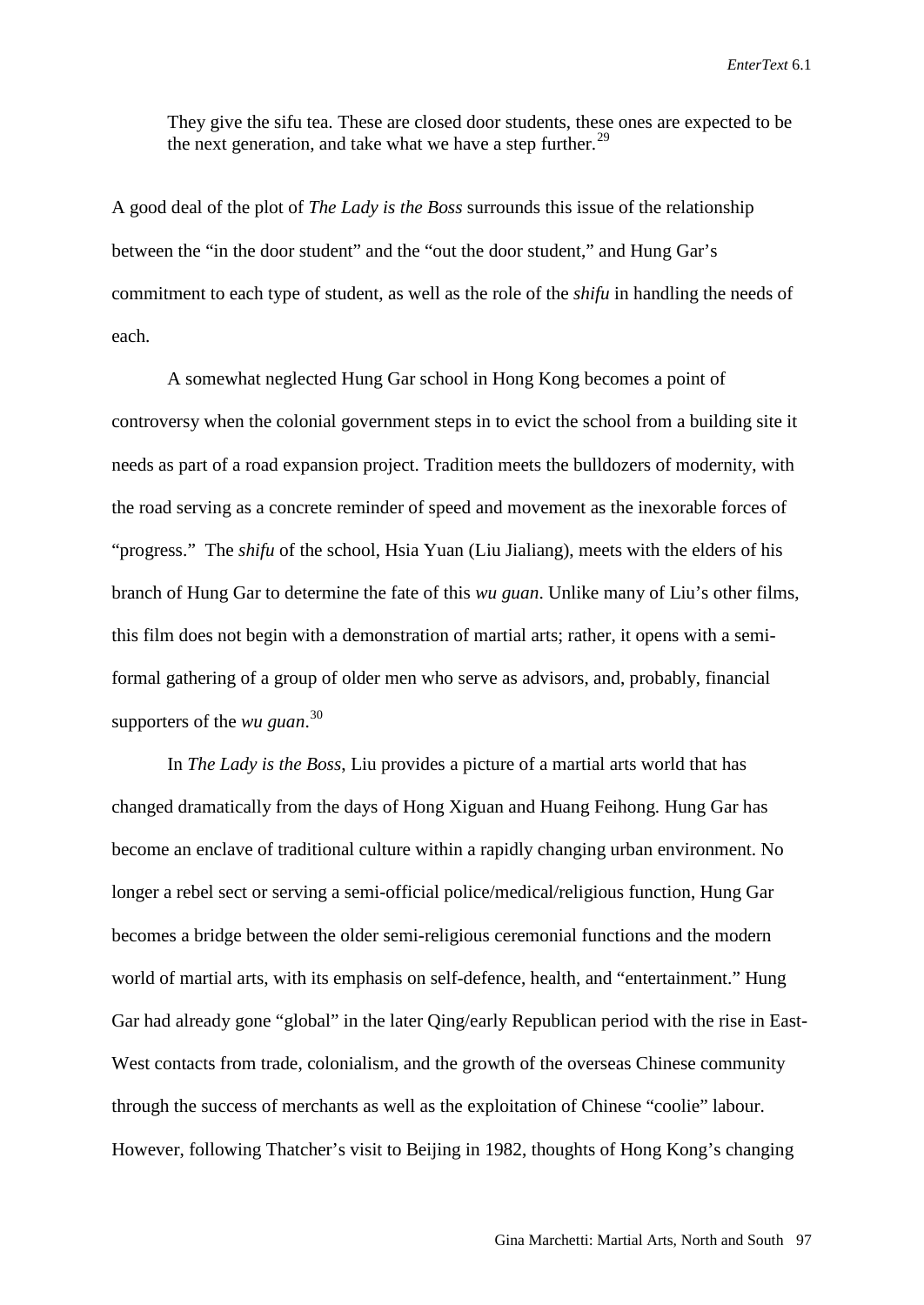role in the world and the power the influence of one woman may have on the colony's fate must have been on the minds of many in the audience both in Hong Kong and abroad, around the time *Martial Club* appeared on screen.

In this case, the grandmaster's emigration to the United States has created a vacuum, and the elders are at a loss. They agree to contact him about moving the school. In the meantime, Hsia Yan rallies his students to protect the "door" of the *wu guan* from a demolition crew backed up by the police. The students represent a cross-section of the working classes—cook, fishmonger, butcher, and bicycle gas deliveryman. Unlike the elders, who, dressed in suits, seem to be more upwardly mobile and middle-class, these core kung fu students represent the illiterate "backward" aspects of Hung Gar with low-level jobs and an inability to read the telegram that eventually arrives from the grandmaster. The split in the supporters of the *wu guan* represents the widening gulf in the larger society between the educated elite and the working classes, who were becoming increasingly marginalised as Hong Kong's economy moved from manufacturing to a finance, service, and information base. The core students represent an impoverishment of Hung Gar, a step down from the cultivated hero Huang Feihong of an earlier generation.

The grandmaster, however, has a plan. He has agreed to move the school and send someone from the United States to run it and "modernise" it. However, when his daughter, Chan Mei-ling (Kara Hui) arrives at the airport, no one recognises her as the new *shifu*—the *zhang men ren*/"keeper of the door" or "boss"—who will lead the school. Letting slip expletives in English like "oh shit," she appears with a guitar slung over her shoulder, headband, sun glasses, shorts, and tank top, weighed down with motley-coloured bags, providing a sharp contrast with the traditionally dressed kung fu delegation there to meet her. To counter their scepticism, she proves her affiliation to the system by reciting the principles of Hung Gar and giving a traditional kung fu bow (cat stance with clenched fist covered by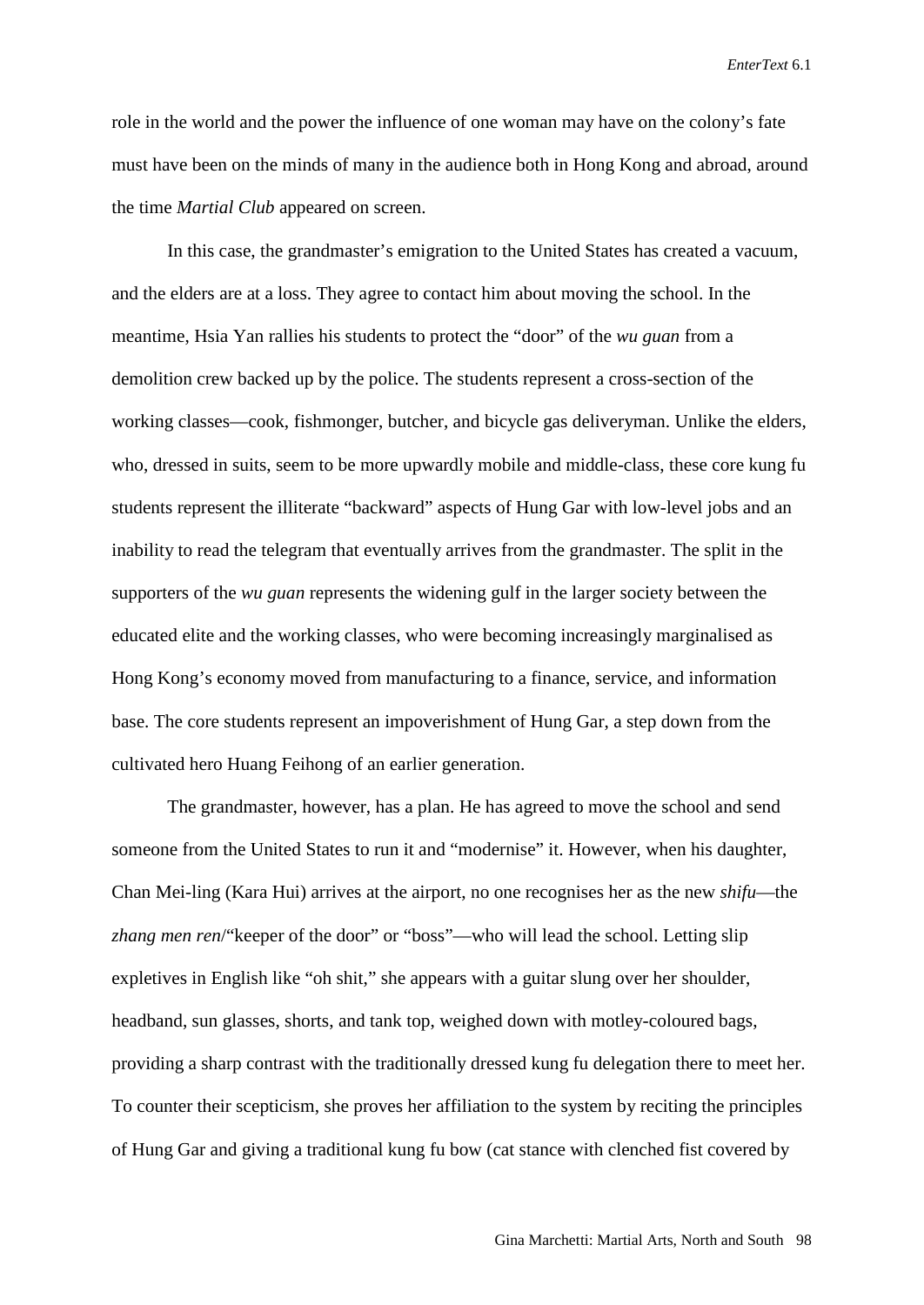an open palm—fist and defensive stance to show martial readiness covered by the peace and goodwill of the open palm). Along with the photo of her father the grandmaster, this places her within the system and, more specifically, within a certain order within the system, and her acknowledgement of Hsia Yan as "elder brother" confirms her standing as superior to the students and on a par (although not quite the same level) as their *shifu*.

The characters in the film spend the rest of the narrative trying to make sense of this contradictory figure who represents the future of Hung Gar. Liu Jialiang articulates the irony of the situation:

If you want to learn martial arts, you have to learn it from foreigners. Since everyone is teaching overseas, eventually foreigners will be teaching us Chinese kung fu.<sup>[31](#page-36-26)</sup>

Female, yet elevated above the men of the system with a clear claim to this place within the Confucian structure of the *wu guan*, a foreigner brought in to teach traditional Chinese martial artists about what should be their own local culture, a female *shifu* who criticises the traditional methods of training, a *zhang men ren* who opens the door too wide to entice a younger generation of students into the system, and a force within the *jianghu* who challenges the triad/kung fu status quo, she may be a "progressive" force that will save Hung Gar from extinction or a "destructive" force that will doom it to oblivion. Women and the Chinese of the diaspora offer a promise as well as a threat to Hong Kong—emphasising the port's "progressive" posture as a place where even women and foreigners may succeed in its open, democratic, multicultural milieu, as well as its reactionary aspect as a city suspicious of women, non-Chinese cultural influences, people who mingle with other races, and those who do not conform to the status quo.

Chan Mei-ling, basically, represents an environment in which women and unorthodox business tactics have emerged in the mid-1980s with a vengeance as forces of globalisation, the information economy, and finance/service sectors eclipse heavy industry and even light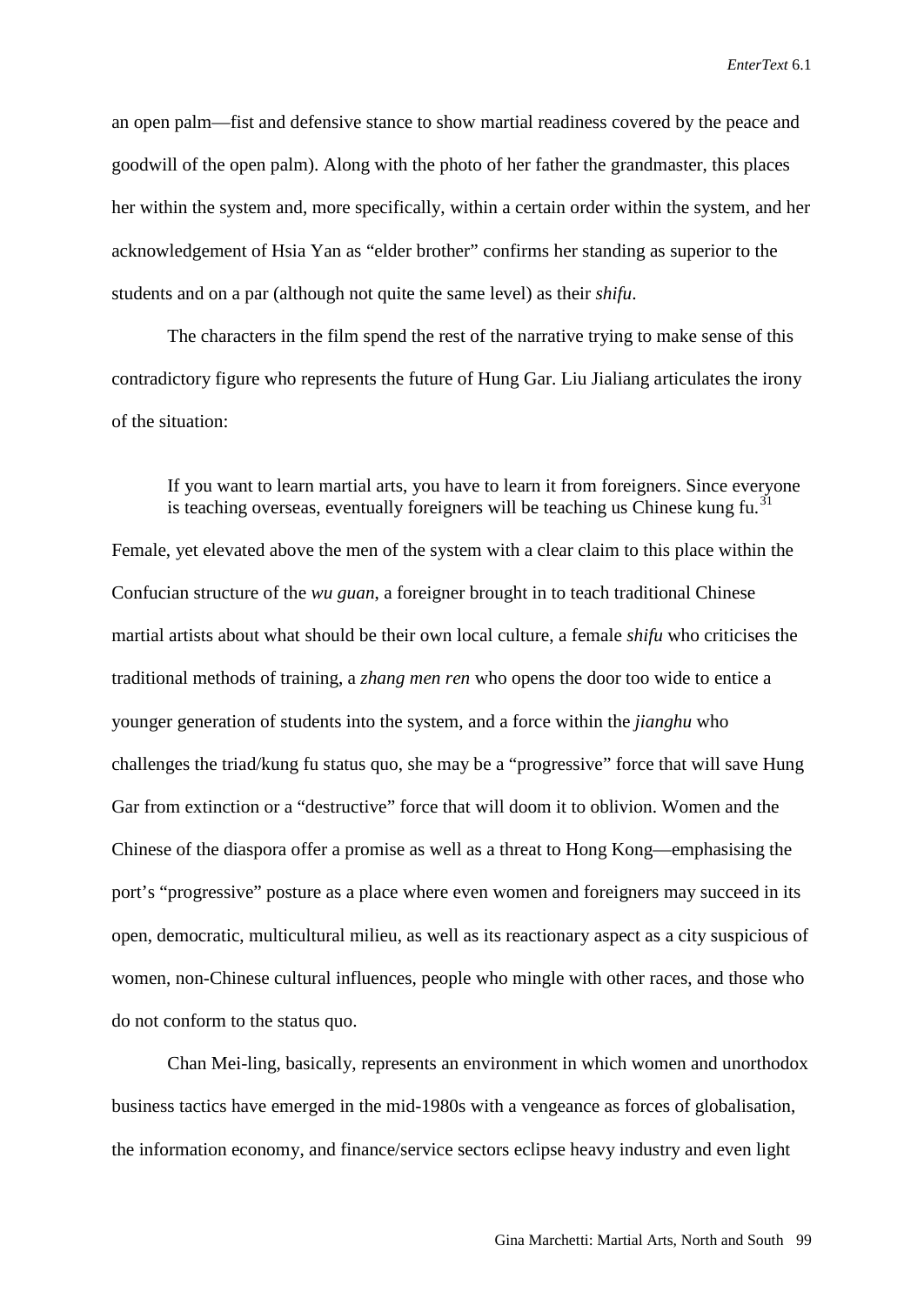manufacturing in the booming economies of East Asia. Hung Gar becomes the platform for the exploration of Hong Kong's place within a changing business environment with a "backward" China to its north and a painfully "progressive" world beyond its borders in Europe and America. Tradition aside, Mei-ling, following the direction of the new economy, takes an interest in the *wu guan* as a business and dedicates her attention to publicity, promotion, and recruitment.

The film contrasts Hsia Yuan and Chan Mei-ling as extremes. Hsia has too few and Chan too many students; Hsia is too traditional and Chan too unorthodox; Hsia too accommodating and Chan too confrontational, etc. While both struggle to confirm Hung Gar's place within the modern world, they end up in a battle of wills that neither can win. As within most of Liu's oeuvre, the emphasis ends up being placed on balance and reconciliation. (Given that Liu himself plays Hsia, the scales may be tipped in the direction of nostalgia and the pull of the traditional strengths of the system. However, Mei-ling is played by one of Liu's martial arts protégés with whom he was intimately involved, and this off-screen relationship may also have some bearing on the narrative.)

Mei-ling's gender (female) and nationality (American) mark her as a disruptive outside force. However, given the fact that the original *wu guan* has been razed for a road, Hung Gar has already been disturbed by the forces of modernity. Her difference marks her kung fu. Rather than encouraging stance training, Mei-ling prefers aerobics and calisthenics. Echoing the martial arts discourse of the time found in magazines devoted to kung fu, she wants to make Hung Gar "scientific" and critiques traditional training as "past tense." Citing Chinese ethnicity as a point of difference, Hsia Yuan tells her: "Little sister, you've been Westernised in America, but Hong Kong has many Chinese people, so I think we should be more traditional."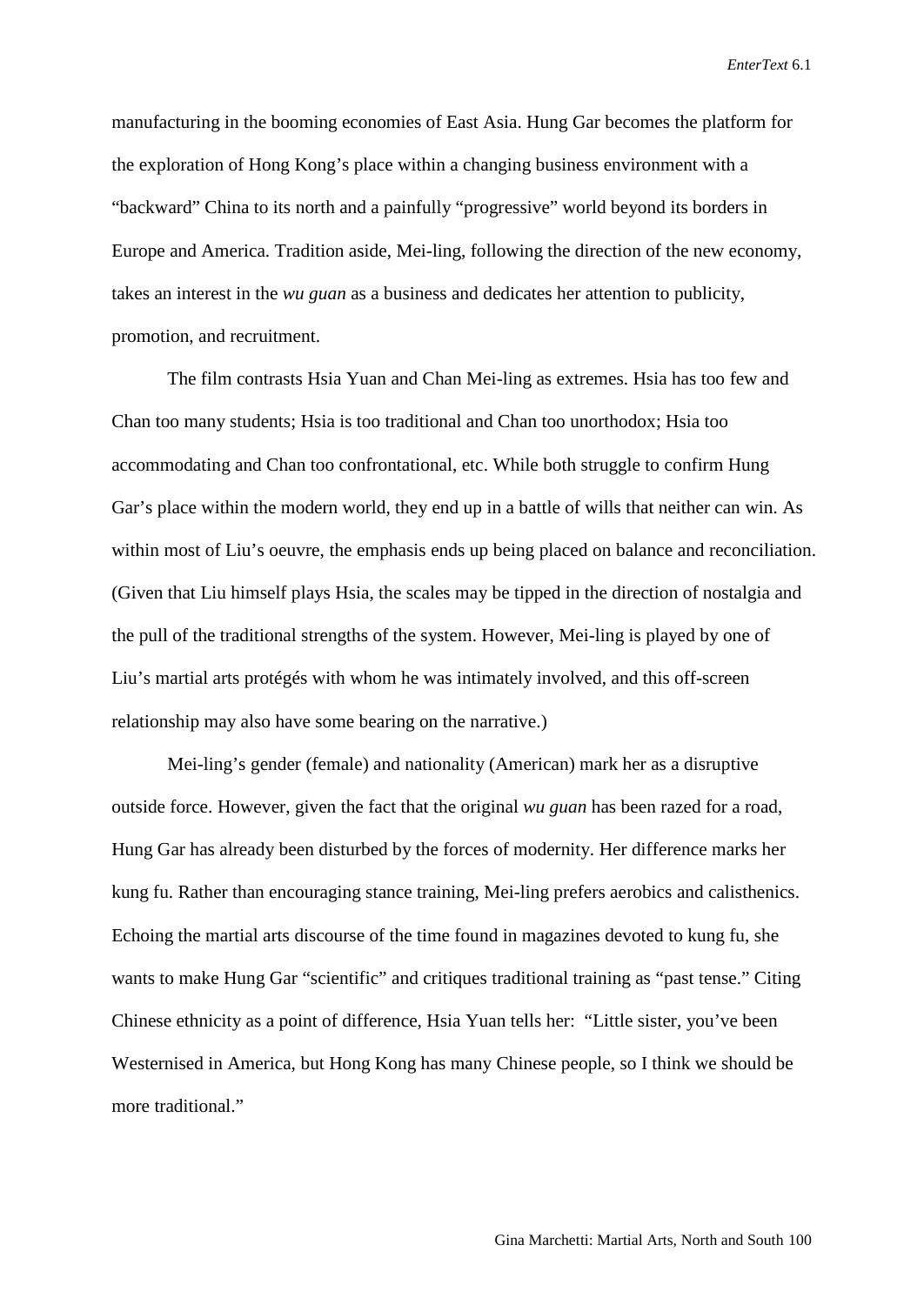Literally turning her back on tradition (by refusing to take part in her own initiation ceremony as head), Mei-ling embarks on a programme of dragging Hung Gar into the modern business world. To achieve this, she takes her handful of "in the door" students and sets them on a campaign to recruit as many "out the door" students as possible. Attracting a crowd by guzzling beer in a *dai pai dong*, Mei-ling encourages them to be as outrageous as possible to promote the *wu guan.* Their campaign includes soliciting non-Chinese at the Star Ferry, using a traffic accident to promote the benefits of kung fu for improved reflexes, promising a career in stunt work at a screening of Tang Jia's<sup>[32](#page-36-27)</sup> *Shaolin Prince* (Hong Kong, 1982), and encouraging betting on sparring matches involving young children. Their stunts get them in trouble with the law, and Hsia Yuan reprimands Mei-ling. However, she sticks with her plan to open the school up, and the older master leaves in frustration.

Mei-ling next targets disco-dancing, pot-smoking youth as potential kung fu students. She dresses her five followers in what passes (comically) for "cool" clothing circa 1983, including Afro wigs, shaved heads, sun glasses, make-up, jewelry, vests, and bell bottoms. They begin with a small after-hours dance club. A poster of John Travolta from *Saturday Night Fever* (USA, 1977) is affixed to the door. Given that Tony Manero (John Travolta) has a poster of Bruce Lee in his bedroom in the American film, this disco-era poster seems to bring this eclectic mix of youth cultures full circle. However, dipping into youth subcultures for students gets her into trouble, since she draws from the same pool used by the triads for their recruits.

Unlike her elders, Mei-ling has apparently had no experience with triads. However, her cocky attitude, phalanx of strongmen, and knowledge of kung fu mark her as belonging in the *jianghu*. When she begins to assert herself in the disco, the triad in charge does not challenge her, but, instead, makes her aware of his presence and association with the underworld by offering her a triad handshake and asking her about her own associations. One

Gina Marchetti: Martial Arts, North and South 101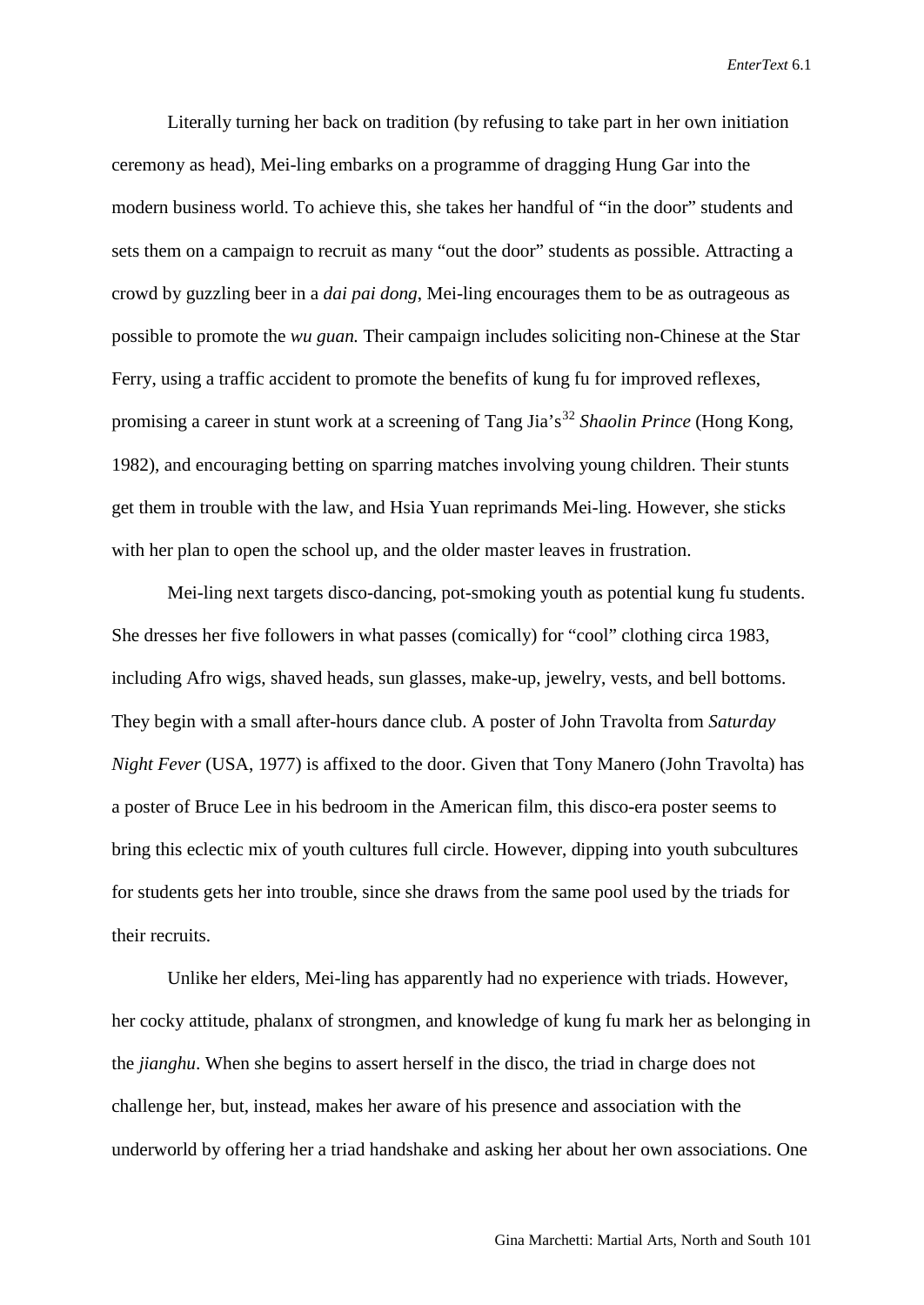of the most basic "laws" of triad society requires that other triad members be properly acknowledged when met. However, Mei-ling answers with a kick to the groin.

When the abused gangster reports to his boss, the triad head does not appear displeased. Instead, he says Mei-ling should be allowed to train the young gangsters, since they will return with better skills. In a similar way, Hsia Yuan gets little sympathy from the Hung Gar elders, who tell him to be patient with Mei-ling's plans to modernize the *wu guan*. In fact, although the film makes it the target of satire, Mei-ling has opened the door to students formerly excluded from the martial arts community, including women, gay men, and participants in spectacular youth subcultures (e.g., disco). This parallels a trend in the martial arts worldwide to open up to people who had been ostracised, particularly in the United States, but also in Europe and Asia as well. For example, although African Americans had trained in East Asian martial arts for decades (many because of their contacts with the arts in the military), the fact that Bruce Lee took on African American students gave this fact added visibility in the 1970s. With a greater public presence in all walks of life, gay men began to study Chinese martial arts more openly.<sup>[33](#page-36-0)</sup> Also, with the growth of East Asian martial arts coming at a time when feminist calls for self-defence—"to take back the night"—and visibility of women in sports were on the ascent, more women also surfaced within the martial arts community globally.[34](#page-36-28) 

Initially, Mei-ling's outrageous tactics appear to work. The students seem satisfied with their training, and a group of bar hostesses uses some of the self-defence techniques they have learned against their unruly clients. Again, although the film makes light of their abilities and judgment in using their skills, the fact remains that, with growing awareness of issues involving violence against women and sexual harassment, these prostitutes, fully supported by their female *shifu*, use Hung Gar to take a stand against the male establishment. Going back to the roots of Hung Gar in resistance to the Manchus, *The Lady is the Boss* again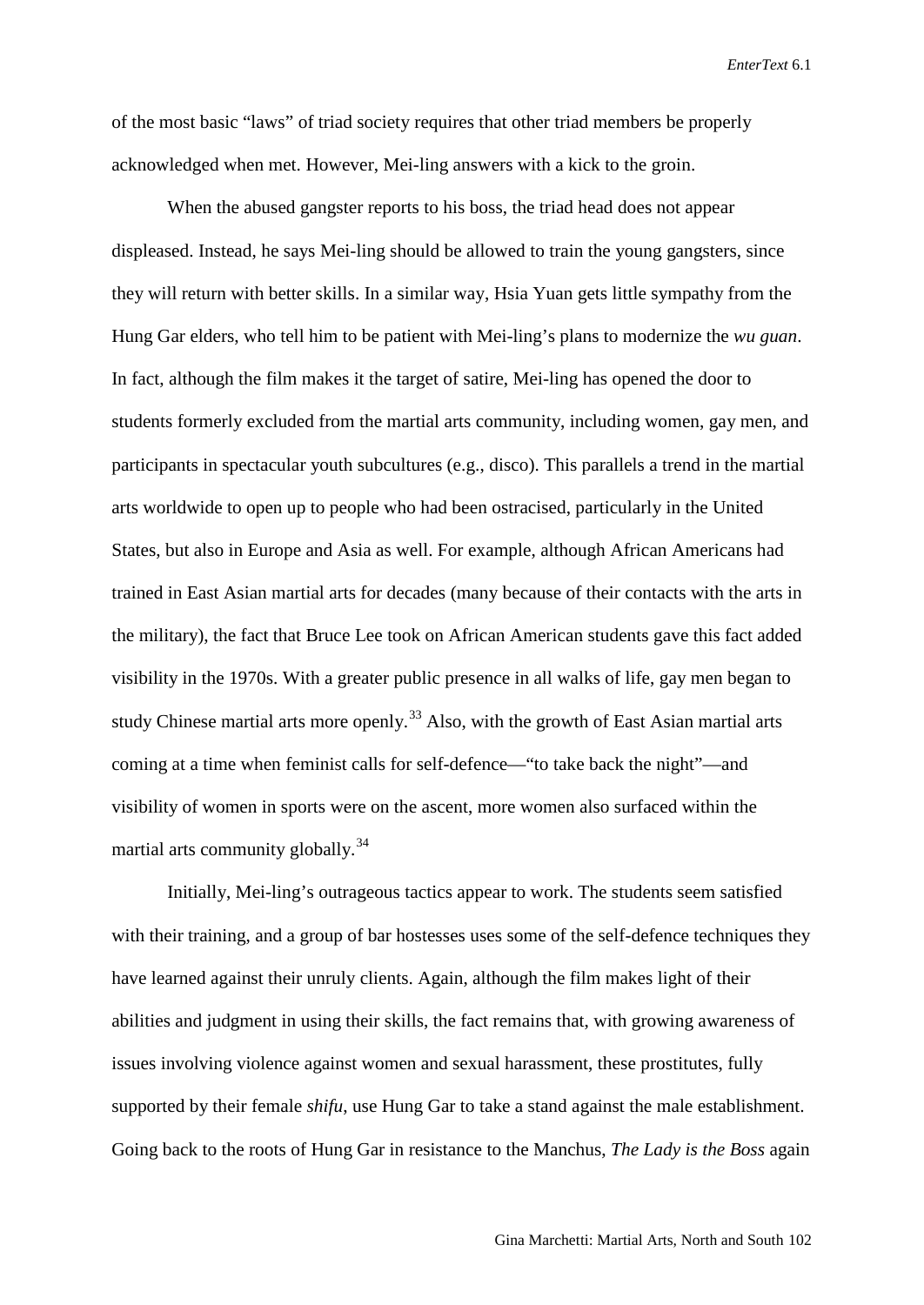champions the underdog against unjust authority. In fact, rather than just supporting Hung Gar as the women do in *Executioners from Shaolin*, *Challenge of the Masters*, and *The Martial Club*, Mei-ling acts as a *nuxia* (a martial heroine) and demands "justice" (if not "equality") in the *jianghu*.

Hsia Yuan, needless to say, has more luck handling the triads than his female "boss" or his non-traditional students. His display of martial skill and willingness to acquiesce to triad demands for money put him in the mobsters' good graces. However, when he asks the Hung Gar elders for advice on handling Mei-ling's disappearance later in the film, he meets with less sympathy. They complain that he has turned his back on his Confucian obligation to take care of the grandmaster's daughter. His inability to handle the problem with the triads to her satisfaction has led to his failure as a Hung Gar practitioner and loss of face as a *shifu*. Rubbing the failure in, the elders suggest bringing in the police (an egregious "loss of face" for a traditional martial artist), but the humbled Hsia refuses and vows to find and protect the grandmaster's daughter on his own. To do so, he modifies his commitment to tradition slightly by telling his "younger brothers" to dance in order to distract their attackers at the  $\text{disco}^{35}$  $\text{disco}^{35}$  $\text{disco}^{35}$  and to use flash cameras to blind their opponents at a raid of the triad stronghold.

Unlike Hsia Yuan, Mei-ling refuses to accommodate triad demands or seek help from the elders, and she plots an ambush on gang headquarters. Blending martial arts skill with a new craze in mountain bikes, she leads a Cavalry charge on the gangsters, and triumphs. Meiling's penchant for aerobics wear, interest in disco music, and passion for cycling bring her closer to the world in which many martial artists would find themselves in the 1980s and 1990s: i.e., the fitness studio. Moving from the mainly male, mostly Asian world of the *wu guan* to the broader arena of personal fitness, kung fu changed, and Mei-ling leads the way for Hung Gar.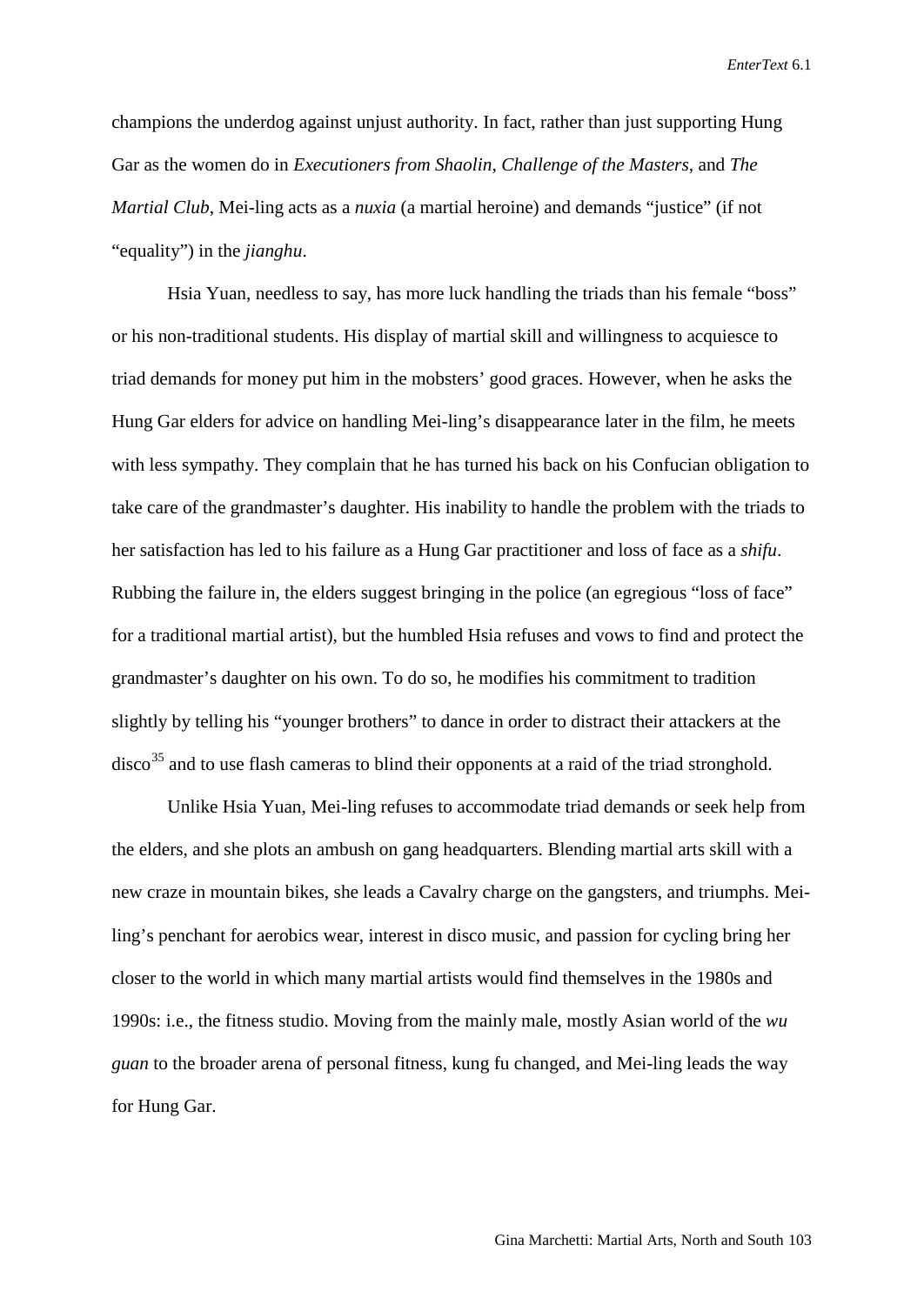However, the gym has another aspect as well, since it is connected to competitive sports and the nationalism that can be evoked in an international arena like the Olympics or Asian Games. The triads hold Mei-ling, whom they have kidnapped, in a sports stadium. Hsia Yuan and his top disciples charge in to take over the gymnasium. Although allowed in martial arts competitions, kung fu is not recognised internationally as a sport. To address this issue, the People's Republic developed competitive *wu shu*. Meaning simply "martial arts" in Chinese, the term has taken on a stigma, in some circles, as a contrived hybrid, drawing mainly on northern Shaolin, with a mixture of Peking Opera acrobatics and other arts. Not traditional, not designed for combat, and overtly theatrical, the PRC's bid to amalgamate and institutionalise Chinese martial arts has met with scorn from many in the kung fu community. Aligned with gymnastics, competitive *wu shu* bases its evaluation on set routines—emptyhand as well as weapons forms. Hsia Yuan bursts in to take control of a space—filled with parallel bars, trampolines, and rings—dedicated to competitive gymnastics and *wu shu* that have drained many martial arts schools of their more promising students. The modern gym holds Mei-ling, and her version of Hung Gar reform, captive, and she must be freed by a return to tradition.

Gordon Liu and Xiao Hou, who play supporting roles as Hung Gar students, emerge in this penultimate fight scene to reprise roles they played in other Liu Jialiang films. Citing *36th Chamber*, Gordon Liu appears with a bald head, naked to the waist, and sits in a lotus posture to remind the audience of his portrayal of San De ("Three Virtues"), Liu's portrait of the monk who opened Shaolin to lay practitioners and encouraged the beginning of Hung Gar. Xiao Hou leaps in to fight in the monkey style he used in Liu's *Mad Monkey Kung Fu* (Hong Kong, 1979), in which he played opposite Liu, his kung fu master. Traditional arts defeat the villains, and the traditional Chinese martial artists affirm their "purity" through affiliation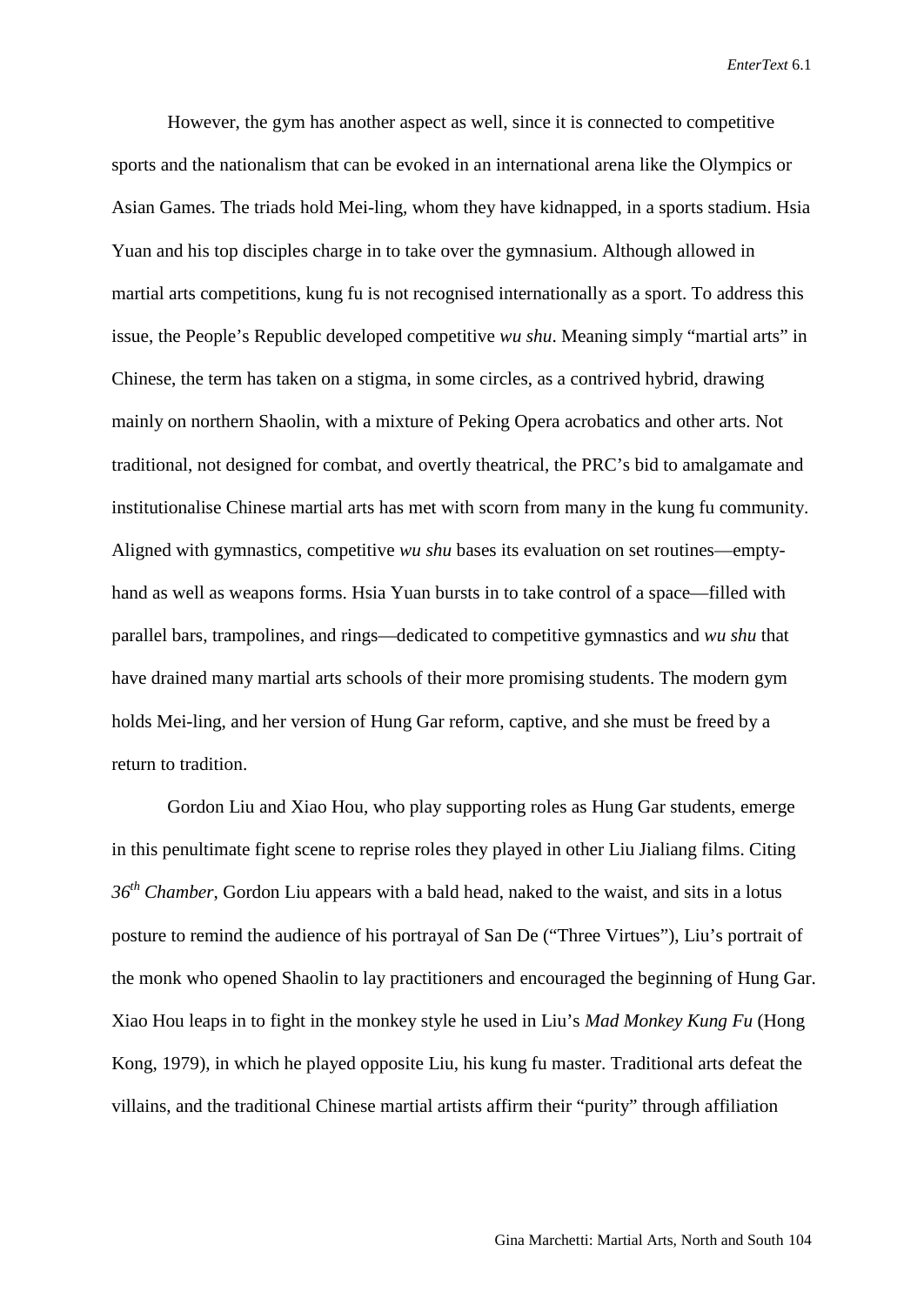with the Shaolin Temple, Buddhism, and Chinese opera, as well as a clear Confucian legacy in Chinese kung fu.

This quotation also helps to push to the fore Shaw Brothers' record of successful martial arts films. Although coming at the end of a generic cycle, making a turn to comedy, parody, and the baroque, *The Lady is the Boss* still boasts Shaw Brothers' stars, production values, and off-screen talent. The ending reinvigorates the genre by putting its past successes at the service of a new generation of performers and viewers. In this case, Hung Gar's face may have been irrevocably changed by more diverse practitioners, but the martial arts of the imagination remain male, Chinese, and traditional. Competing with Golden Harvest and a slew of new companies emerging on the scene with a turn to comedy, Shaw Brothers allows comedy in the door and puts it at the service of its cinematic tradition. New audiences, like new adherents to Hung Gar, must bow to the old order or be alienated by the film's principal address to its "ideal" viewer, who laughs *at* women, gays, and the younger generation and *with* the wiser older men with superior martial skills.

At the end of the fight, after demonstrating his ability to wield knives (the *dao*—knife, broad sword, or hatchet—has always been the favoured weapon of triads), Hsia Yuan triumphs over the gangsters, but Mei-ling seems less concerned about defeating criminals and her own rescue from their clutches and more excited by the beauty of Hsia's "free fighting," which she feels will definitely attract more students to the *wu guan*. However, Mei-ling's days as the *zhang men ren* have come to an end. Whether she leaves because of her failure as a *shifu*, a continuing threat from the triads, or the fact that she misses her father and the United States, remains unclear. Dressed in Chinese attire for the first time in the film, Meiling waits to say farewell to Hsia Yuan. A figure, dressed in a Western tuxedo, appears, carrying flowers. The students mistake him for a pervert and leap to attack him. A freezeframe captures them in midair about to strike Hsia Yuan who has come to the airport to see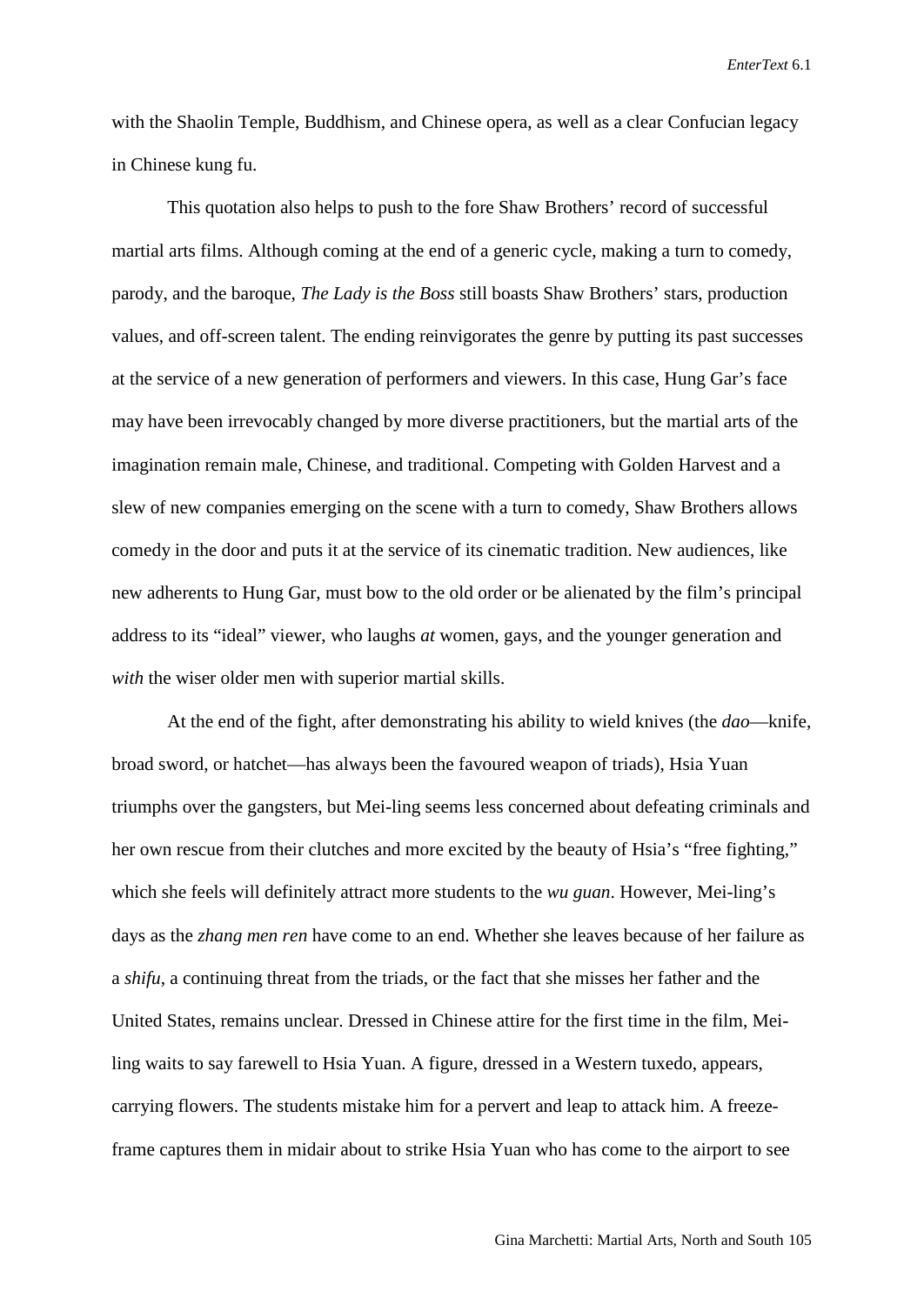Mei-ling off. The image also grabs a moment of reconciliation between the old and the new, traditional and the modern, native and the foreign, the male and the female within Hung Gar, Hong Kong, and Greater China. However, whether the flowers and the tuxedo point to a real romance (and a possible marriage) is left an open question.

### **Conclusion**

It may be worth noting that Liu Jialiang's renegotiation of the martial arts film through issues of gender mirrors a phenomenon that Yvonne Tasker has seen as part of the global emergence of the action genre around the same time. Although transvestitism, gender bending, and the importance of the *yin* and the *yang* of martial arts to the genre go back decades, Liu Jialiang's foregrounding of precisely these issues through his re-imagination of Hung Gar as a system brings Shaw Brothers more in line with global trends. The "softer" hero, like Hong Wenting and, to a lesser degree, the young Huang Feihong, parallels the rise of an action hero who can incorporate attributes considered "feminine," from extreme masochism to gentleness and compassion, within the "hard" male body, often outdoing the "femininity" of biological females.

Quentin Tarantino's *Kill Bill Volume 2* (USA, 2004) brings the issue of gender full circle.<sup>[36](#page-36-3)</sup> For Tarantino the reference to Hung Gar fades out of the picture (only an echo remaining in the Bride's assertion that she knows "tiger-crane," the foundation of Hung Fist), and *Executioners from Shaolin* (within the postmodern realm of citation in which the image refers to another mass-produced, mass-mediated copy rather than any "original") becomes the direct citation for the depiction of the Bride's initiation into kung fu under the tutelage of Pai Mei (Gordon Liu). Ironically, Gordon Liu, who fought against the forces of Pai Mei in the Shaw Brothers film (although not directly against the master himself), takes up the role of the arch opponent of his own kung fu system, Hung Gar. Dressed as a carbon copy of the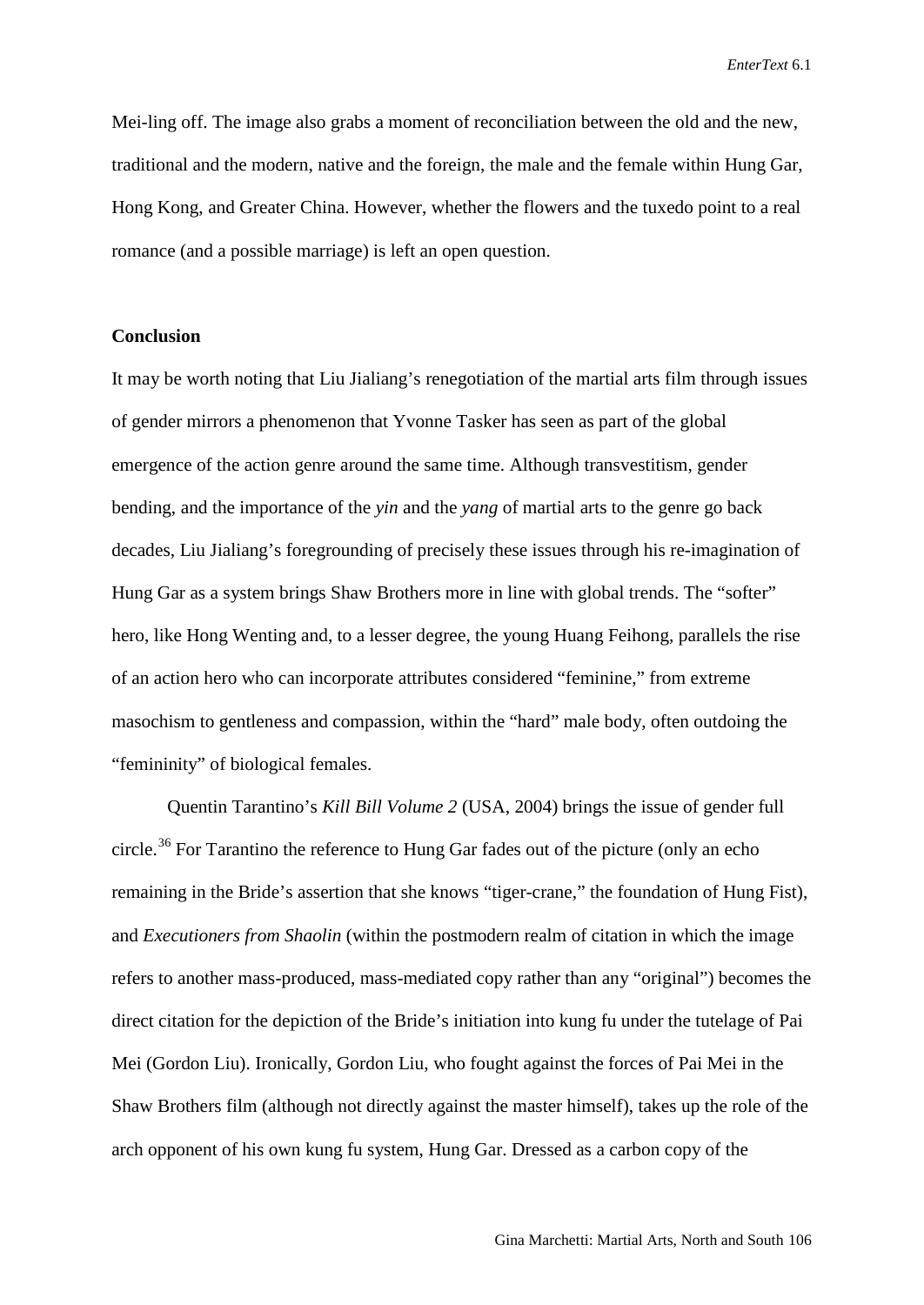character's incarnation in *Executioners*, Pai Mei trains two women, Bride (Uma Thurman) and Elle (Daryl Hannah), in an unspecified martial art that includes close range punches characteristic of Wing Chun, eye gouges similar to those found in Hung Gar, and classic Chinese straight sword techniques. Robbed of an eye by the master during training, Elle returns, as shown in flashback, to kill Pai Mei. The "feminine," which the flowing robed, white haired master has perfected in his art, turns against him in the physical body of the woman.

Elle's execution of Pai Mei parallels the Bride's killing of Bill (David Carradine);<sup>[37](#page-36-30)</sup> thus, two women kill their masters in the film. *Kill Bill* moves far beyond Liu Jialiang's acquiescence of women's role in the martial arts in *Executioners from Shaolin* and dialogue with feminism in *The Lady is the Boss*. In fact, Tarantino pushes beyond the Shaw Brothers (whose logo introduces the saga), bypassing camp aesthetics on his road to postmodernity. Hung Gar, in the body of one of its most public practitioners, Gordon Liu, and through the citation of the system's history indirectly with reference to *Executioners from Shaolin*, tags along.

Hung Gar also emerges as a player in Stephen Chow's *Kung Fu Hustle* (Hong Kong/China, 2004). [Chu Chi Ling,](http://www.hkcinemagic.com/en/people.asp?id=1861) an actual Hung Gar master, plays an effeminate tailor, who surfaces as one of the kung fu masters hidden among the inhabitants of Pig Sty Alley. Hung Gar's Ba Gua staff (Eight Diagram Pole) also makes an appearance in the film. Following in the footsteps of Liu Jialiang, Chow "queers" Hung Gar by making it the speciality of an apparently "gay" character. Like Tarantino, Chow works within an imagined kung fu world, shaped by Shaw Brothers and the contribution of Liu to it under Zhang Che and, later, as a director in his own right. It seems fitting, then, too, that Tsui Hark should bring Liu and the history he represents into his own imagination of the Qing supporters'/Ming loyalists' martial arts battles of the eighteenth and nineteenth centuries in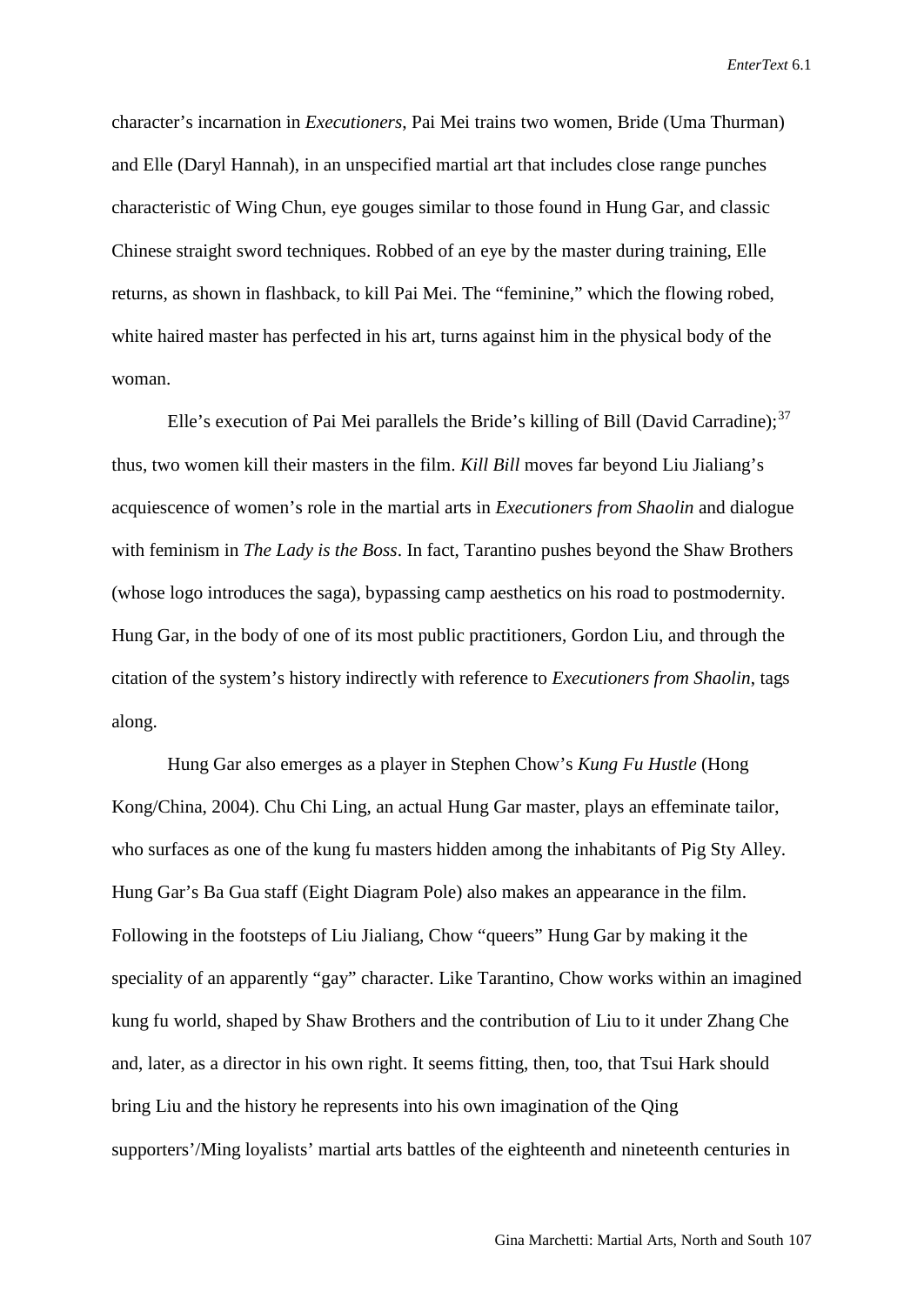*Seven Swords* (Hong Kong/China, 2005). A holdout of an old order, Liu's character, much like the kung fu underground in *Kung Fu Hustle*, serves as the cynosure of a martial arts world under siege from outside forces. Embattled and/or disguised, Hung Gar, feminised, if not emasculated, holds out in *Kill Bill, Kung Fu Hustle* and *Seven Swords* as a citation that inevitably leads back to Liu's Hung Gar films for Shaw Brothers.

The postmodern turn Hung Gar has taken in the movies may, indeed, be a consequence of Liu Jialiang's own aestheticising of the martial arts. Referring to himself in the third person, he describes his own approach to teaching and training as follows:

I think there are four motives for learning kung fu—even when training a disciple, I have to ask which aspect he intends to learn. The first aspect is defence, the second is health, the third is performance, and the fourth type is mine—to make movies. Why did I use kung fu to make movies—to display the art and to aestheticise fist fighting. If you want to learn all those aspects of kung fu, you will have to spend a lot of time. Ever since entering the film industry to make movies and aestheticising kung fu, Lau Kar-leung has himself become the kung fu movie. $38$ 

As Liu chronicled Hung Gar history at the Shaw Brothers, he also transformed it. Moving beyond the *wu guan* and the streets, Hung Gar, like Liu, has become "the kung fu movie" within a global postmodern cinematic aesthetic.

#### **Notes**

<sup>&</sup>lt;sup>1</sup> Quoted in "Interview with Lau Kar-leung: We Always Had Kung Fu," in Li Cheuk-to, ed., *A Tribute to Action Choreographers* (Hong Kong: Hong Kong International Film Festival Society, 2006), 62.

<sup>&</sup>lt;sup>2</sup> There are, of course, some notable exceptions: Roger Garcia, "The Autarkic World of Liu Chia-Liang," in Lau Shing-hon, ed., *A Study of the Hong Kong Martial Arts Film* (Hong Kong: Urban Council of Hong Kong, 1980), 121-134; Garcia's "Postscript" appeared in Italian in *Cinemasia*, Vol. 1, Marsilio Editori, 1983; Tony Rayns, "Resilience: The Cinema and Liu Jialiang," in Li Cheuk-to, ed., *A Study of Hong Kong Cinema in the Eighties* (Hong Kong: Urban Council, 1984), 51-7. See also remarks on Liu in Stephen Teo, *Hong Kong Cinema: The Extra Dimensions* (London: British Film Institute, 1997), Leon Hunt, *Kung Fu Cult Masters: From Bruce Lee to Crouching Tiger* (London: Wallflower Press, 2003), and Bey Logan, *Hong Kong Action Cinema* (Woodstock, NY: Overlook Press), 1995 (Logan has also trained in Hung Gar and seems particularly well acquainted with its depiction in Hong Kong cinema).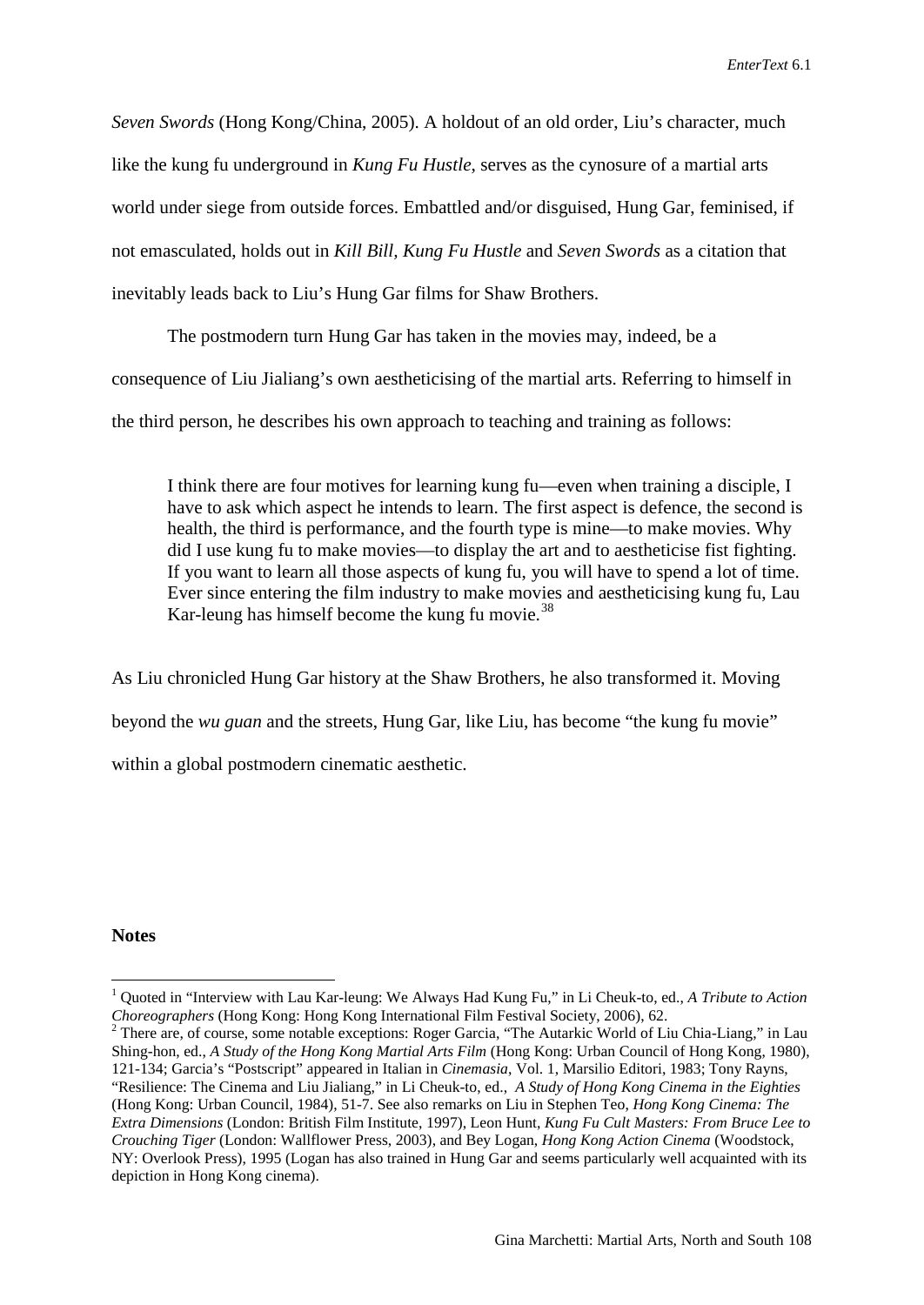<span id="page-35-2"></span><sup>3</sup> It is important to note that both Zhang and Liu worked closely with scriptwriter I Kuang (pinyin: Ni Kuang), who wrote the scripts for *The Challenge of the Masters* and *Executioners from Shaolin* as well as many other key works by both directors. For more on the Zhang Che films that led up to Liu Jialiang's own directorial career, see David Desser, "Making Movies Male: Zhang Che and the Shaw Brothers Martial Arts Movies, 1965- 1975," in Laikwan Pang and Day Wong, eds., *Masculinities and Hong Kong Cinema* (Hong Kong: Hong Kong

<span id="page-35-3"></span><sup>4</sup> There has been considerable recent attention given to the role of the choreographer in martial arts films: see Mélanie Morrissette , "Choreography: Unknown and Ignored/Demystifying the Choreographer's Role in Martial Arts Cinema" (*Off-Screen*, August 31, 2002, http://www.horschamp.qc.ca/new\_offscreen/choreography.html); Aaron D. Anderson, "Asian Martial Arts Cinema, Dance, and the Cultural Languages of Gender" (*Asian Journal of Communication* 11.2, 2001), 58-78; Aaron Anderson, "Violent Dances in Martial Arts Films" (*Jump Cut: A Review of Contemporary Media* 44, Fall 2001,

http://www.ejumpcut.org/archive/jc44.2001/aarona/andersontextonly.html).

<sup>5</sup> For more on Hung Gar in the cinema, see my essay, Gina Marchetti, "Going to the Source: *Kung Fu Hustle* and Its Cinematic Roots at the 29<sup>th</sup> HKIFF" (*Hong Kong CineMagic*, May 5, 2005,

[http://www.hkcinemagic.com/en/page.asp?aid=135\)](http://www.hkcinemagic.com/en/page.asp?aid=135).<br><sup>6</sup> For an overview of the history of the martial arts that figure most prominently in Hong Kong cinema, see Ng Ho, "When the Legends Die—A Survey of the Tradition of the Southern Shaolin Monastery," in Lau Shing-hon,

ed., *A Study of the Hong Kong Martial Arts Film*, 56-70.<br><sup>7</sup> For more on the series featuring Kwan Tak-hing, see Yu Mo-Wan, "The Prodigious Cinema of Huang Fei-Hong: An Introduction," in Lau Shing-hon, ed., *A Study of th* 

<sup>8</sup> Zhang Che's *Five Shaolin Masters* (Hong Kong, 1975) deals with the five "ancestors" who escaped the burning of the temple and founded the Heaven and Earth Society/Hung Society triad.

 $\frac{1}{9}$  This is not the same Wing Chun who lent her name to Wing Chun kung fu. However, Wing Chun kung fu is certainly related to White Crane and was developed, supposedly, as a counter to the dominant Shaolin boxing of

the time.<br><sup>10</sup> For a definition of *jiang hu*, see the entry in Wikipedia (http://en.wikipedia.org/wiki/Jiang\_Hu).

<sup>11</sup> Garcia, "The Autarkic World of Liu Chia-Liang," 125.<br><sup>12</sup> Roger Garcia, unpublished interview with Gordon Liu, 2005.<br><sup>13</sup> For more on the Chinese opera training of many in the Hong Kong industry during this period, s shing, "Moving Body: The Interactions Between Chinese Opera and Action Cinema," in Meaghan Morris, Siu Leung Li, and Stephen Chan Ching-kiu, eds., *Hong Kong Connections: Transnational Imagination in Action* 

<sup>14</sup> Hunt, 48-9.<br><sup>15</sup> It must be noted that most of the films Liu directed during his career do not deal directly with Hung Gar history, although many beyond the four examined here do reference the system directly or indirectly.

<sup>16</sup> I am basing my accounts of kung fu oral history on my own experience talking with kung fu practitioners, Internet sites devoted to the various systems, and materials from *Inside Kung-Fu, The Journal of Asian Martial* 

*Arts*, etc. <sup>17</sup> The story goes that Pai Mei is a Buddhist monk who turns against his Shaolin brothers, and, in some versions, he turns to Taoism. In this film, he is dressed as a Taoist.

 $18$  See the various accounts of Ng Mui in Wikipedia

[\(http://en.wikipedia.org/wiki/Ng\\_Mui#Ng\\_Mui\\_in\\_the\\_traditions\\_of\\_Five-Pattern\\_Hung\\_Kuen\)](http://en.wikipedia.org/wiki/Ng_Mui#Ng_Mui_in_the_traditions_of_Five-Pattern_Hung_Kuen).

<sup>19</sup> In a sequel of sorts, *The Clan of the White Lotus* (Hong Kong, 1980), directed by Lo Lieh with martial arts choreography by Liu Jialiang, a story about avenging the death of Pai Mai takes up many of the same themes as

*Executioners from Shaolin.*<br><sup>20</sup> For a genealogy of Hung Gar, see the entry on the system on the *Hong Kong CineMagic* Web site (http://www.hkcinemagic.com/en/lexique.asp?alpha=H#128).

<sup>21</sup> Quoted in Hong Kong Film Archive, eds., *The Making of Martial Arts Films—As Told by Filmmakers and* 

<span id="page-35-1"></span><span id="page-35-0"></span>*Stars* (Hong Kong: Provisional Urban Council, 1999), 70.<br>
<sup>22</sup> He reprised the role much later in *Drunken Master II* (Hong Kong, 1994), the sequel directed by Liu Jialiang.<br>
<sup>23</sup> Leon Hunt, 10.<br>
<sup>24</sup> For more, see the W

Leung Li, and Stephen Chan Ching-kiu, eds., *Hong Kong Connections: Transnational Imagination in Action Cinema*, 97-110. <sup>26</sup> Garcia, "The Autarkic World of Liu Chia-Liang," 132. <sup>27</sup> Quoted in "Interview with Lau Kar-leung: We Always Had Kung Fu," in Li Cheuk-to, ed., *A Tribute to* 

*Action Choreographers* (Hong Kong: Hong Kong International Film Festival Society, 2006), 62.